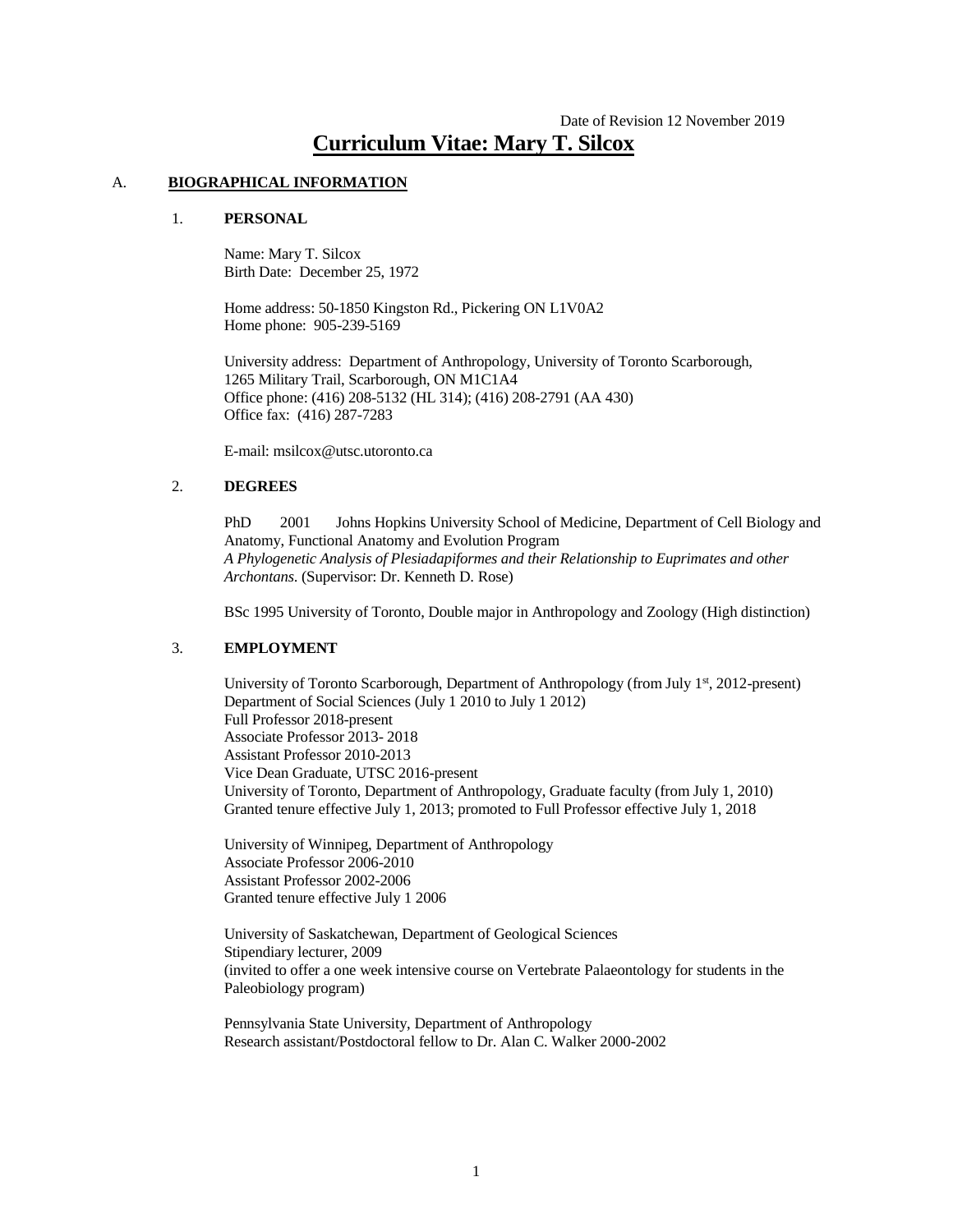### 4. **PROFESSIONAL AFFILIATIONS AND ACTIVITIES**

Research Associate, Florida Museum of Natural History (2008- present) Research Associate, Royal Ontario Museum (2012-present) Adjunct professor, University of Manitoba Dept. of Anthropology (2005-2015) Adjunct professor, University of Winnipeg Dept. of Biology (2012-2015) Associate Editor, Frontiers in Earth Science (2019-present) Associate Editor, Science of Nature (formerly Naturwissenschaften) (2015-present) Associate Editor, Journal of Paleontology (2010-present) Associate Editor, Journal of Human Evolution (2011-2013) Member, MorphoBank Executive Committee (2018-present) Member, Editorial Advisory Board, Vertebrate Paleobiology and Paleoanthropology book series (Springer; series editors Eric Sargis, Eric Delson; 2010-2015) Member, Advisory Board, NOW (Neogene of the Old World) database Society of Vertebrate Paleontology (member; member of Program Committee 2008-2018; Program Committee co-Chair 2014-2017; member, Colbert Prize Committee, 2018) American Association of Physical Anthropologists (member; member of Program Committee 2014- 2015) Canadian Association of Physical Anthropology (member; co-chair of Planning Committee for 2013 conference) Palaeoanthropology Society of Canada (member) Society for the Study of Mammalian Evolution (member) Canadian Society of Vertebrate Paleontology (member) European Virtual Anthropology Network (EVAN) Society (member)

## B. **ACADEMIC HISTORY**

#### 6. A. **RESEARCH ENDEAVOURS**

2017 Leader of paleontological expedition to the Bighorn Basin to collect Eocene mammals 2013 Co-leader of paleontological expeditions to the Bighorn (with K.D. Rose, A.E. Chew) and Bridger (with J.I. Bloch, D.M. Boyer, G.F. Gunnell) Basins to collect Eocene mammals 2004-2006, 2011, 2012 Member and Co-leader (2006, 2011, 2012; with J.I. Bloch and D.M. Boyer) of joint paleontological expeditions to the Crazy Mountains Basin of Montana to collect Paleocene mammals

1995-1998, 2001, 2003 Member of Johns Hopkins University expeditions (under direction of Dr. Kenneth D. Rose) to the Bighorn Basin of Wyoming to collect Eocene mammals

1998 Member of Duke/Johns Hopkins expedition (under direction of Drs. Kenneth E. Glander and Mark F. Teaford) to Costa Rica to observe/capture Howler Monkeys (*Alouatta palliata*) 1996-2000 Research Assistant for Dr. Kenneth D. Rose, moulding, casting, preparation and cataloguing of fossil vertebrates, setting up a database using Microsoft Access, and performing cladistic analyses for various publications

1996-7 Research Assistant for Drs. Mark F. Teaford and Christopher B. Ruff, Johns Hopkins University School of Medicine, inventory of human archaeological remains and preparation of casts for dental microwear analysis

1993 Member of archaeological field crew (under direction of Dr. H de Lumley) at La Caune de L'Arago, France

- B. **RESEARCH AWARDS** (grants, contracts, fellowships) during preceding 5 years (tricouncil and NSF funding listed beyond 5 years):
- 2016-2021 NSERC Discovery Grant "Understanding the evolution of the earliest primates"; total amount of award CAN\$140,000
- 2017 UTSC International Research Collaboration Fund, CAN\$2500
- 2016 UTSC Vice Principal Research Competitiveness Fund, CAN\$9972
- 2016 UTSC Vice Principal Research Impact Fund, CAN\$500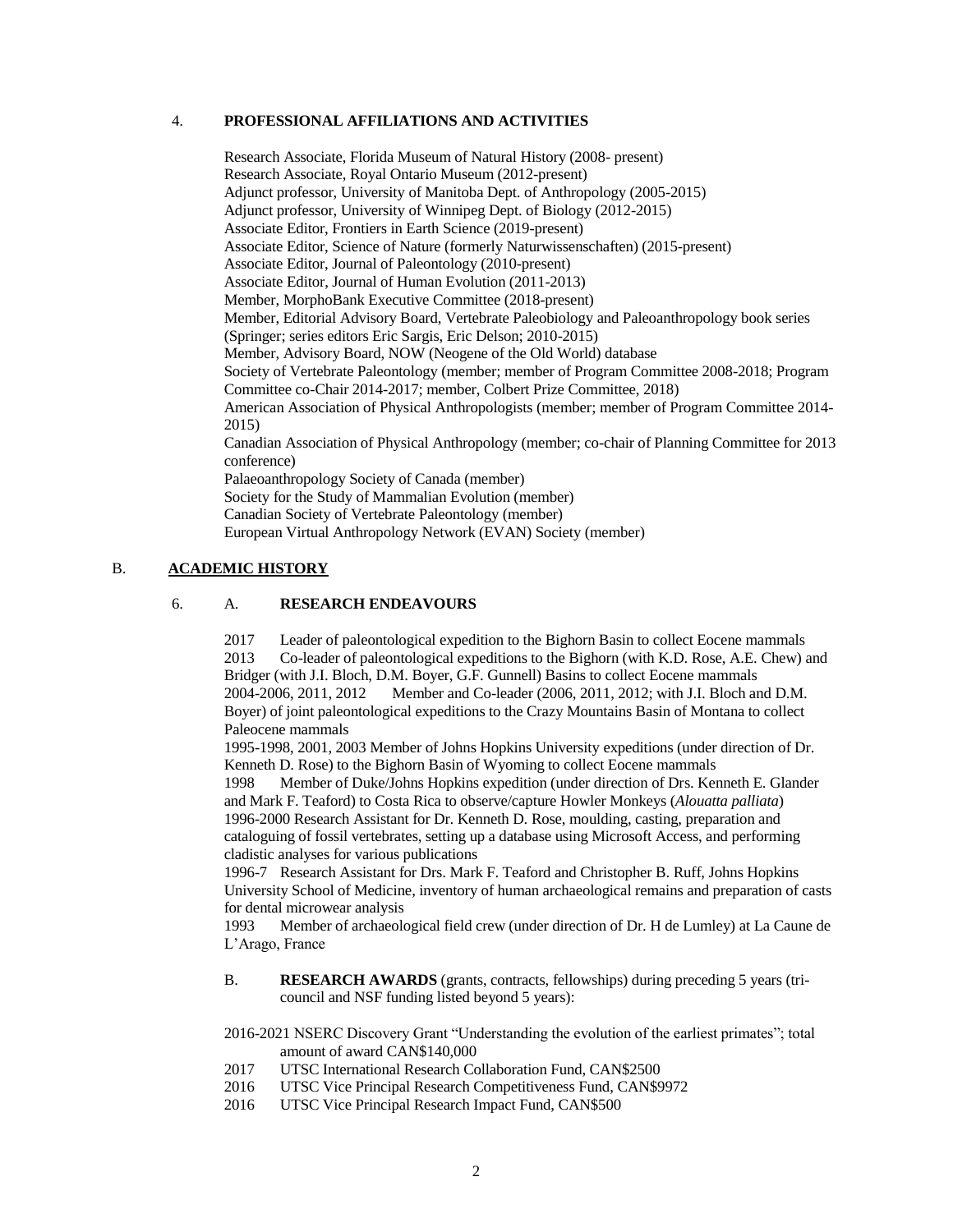- 2010-2015 NSERC Discovery Grant "Anatomy and Evolution of Stem Primates"; total amount of award CAN\$100,000
- 2014 UTSC Research Recognition Award, CAN\$5000
- 2014 UTSC Vice Principal Research Competitiveness Fund, CAN\$9885
- 2014 UTSC Vice Principal Research Impact Fund, CAN\$500
- 2006-2011 NSF Research Grant "AToL: Collaborative Research: Resolving Mammalian Phylogeny with Genomic and Morphological Approaches" (lead PIs Michael Novacek, Maureen O'Leary; included on the grant as a Co-PI; total grant amount approx. US\$3 million)
- 2005-2010 NSERC Discovery Grant "The evolution and anatomy of the earliest primates"; total amount of award CAN\$77, 500

#### C. **SCHOLARLY AND PROFESSIONAL WORK**

- 7. Refereed publications
	- A. Articles
	- 2001 **M.T. Silcox**, D.W. Krause, M.C. Maas, R.C. Fox. New specimens of *Elphidotarsius russelli* (Mammalia, ?Primates, Carpolestidae) and a revision of plesiadapoid relationships. *Journal of Vertebrate Paleontology* 21: 132-152.
	- 2001 J.I. Bloch, **M.T. Silcox**. New basicrania of Paleocene-Eocene *Ignacius*: re-evaluation of the plesiadapiform-dermopteran link. *American Journal of Physical Anthropology* 116: 184- 198.
	- 2002 **M.T. Silcox**, M.F. Teaford. The Diet of Worms: An analysis of mole dental microwear. *Journal of Mammalogy* 83: 804–814.
	- 2002 **M.T. Silcox**, K.D. Rose, S. Walsh. New specimens of picromomyids (Plesiadapiformes, ?Primates) with description of a new species of *Alveojunctus. Annals of the Carnegie Museum* 71: 1-11.
	- 2003 **M.T. Silcox**. New discoveries on the middle ear anatomy of *Ignacius graybullianus* (Paromomyidae, Primates) from ultra high resolution X-ray computed tomography. *Journal of Human Evolution* 44: 73-86.
	- 2006 J.I. Bloch, **M.T. Silcox**. Cranial anatomy of Paleocene plesiadapiform *Carpolestes simpsoni* (Mammalia, Primates) using ultra high-resolution X-ray computed tomography, and the relationships of plesiadapiforms to Euprimates. *Journal of Human Evolution* 50: 1-35 (equal authors listed alphabetically)
	- 2007 **M.T. Silcox**, D.M. Boyer, J.I. Bloch, E.J. Sargis. Revisiting the adaptive origins of primates (again). *Journal of Human Evolution* 53: 321-324.
	- 2007 J.I. Bloch, **M.T. Silcox**, D.M.Boyer, E.J. Sargis. New Paleocene skeletons and the relationship of plesiadapiforms to crown-clade primates. *Proceedings of the National Academy of Sciences, USA* 104: 1159-1164.
	- 2007 E.J. Sargis, D.M. Boyer, J.I. Bloch, **M.T. Silcox**. Evolution of Pedal Grasping in Primates. *Journal of Human Evolution* 53: 103-107.
	- 2007 F. Spoor, T. Garland Jr., G. Krovitz, T.M. Ryan, **M.T. Silcox**, A. Walker. The primate semicircular canal system and locomotion. *Proceedings of the National Academy of Sciences, USA* 104: 10808–10812.
	- 2008 **M.T. Silcox**, K.D. Rose, T.M. Bown. Early Eocene Paromomyidae (Mammalia, Primates) from the southern Bighorn Basin, Wyoming: systematics and evolution. *Journal of Paleontology* 82: 1074–1113.
	- 2008 A. Walker, T.M. Ryan, **M.T. Silcox**, E.L. Simons, F. Spoor. The semicircular canal system and locomotion: the case of extinct lemuroids and lorisoids. *Evolutionary Anthropology* 17:135–145.
	- 2009 **M.T. Silcox**, C.K. Dalmyn, J.I. Bloch. Virtual endocast of *Ignacius graybullianus* (Paromomyidae, Primates) and brain evolution in early Primates. *Proceedings of the National Academy of Sciences, USA* 106:10987-92.
	- 2009 **M.T. Silcox**, J.I. Bloch, D.M. Boyer, M. Godinot, T.M. Ryan, F. Spoor, A. Walker. Semicircular canal system in early primates. *Journal of Human Evolution* 56: 315-327.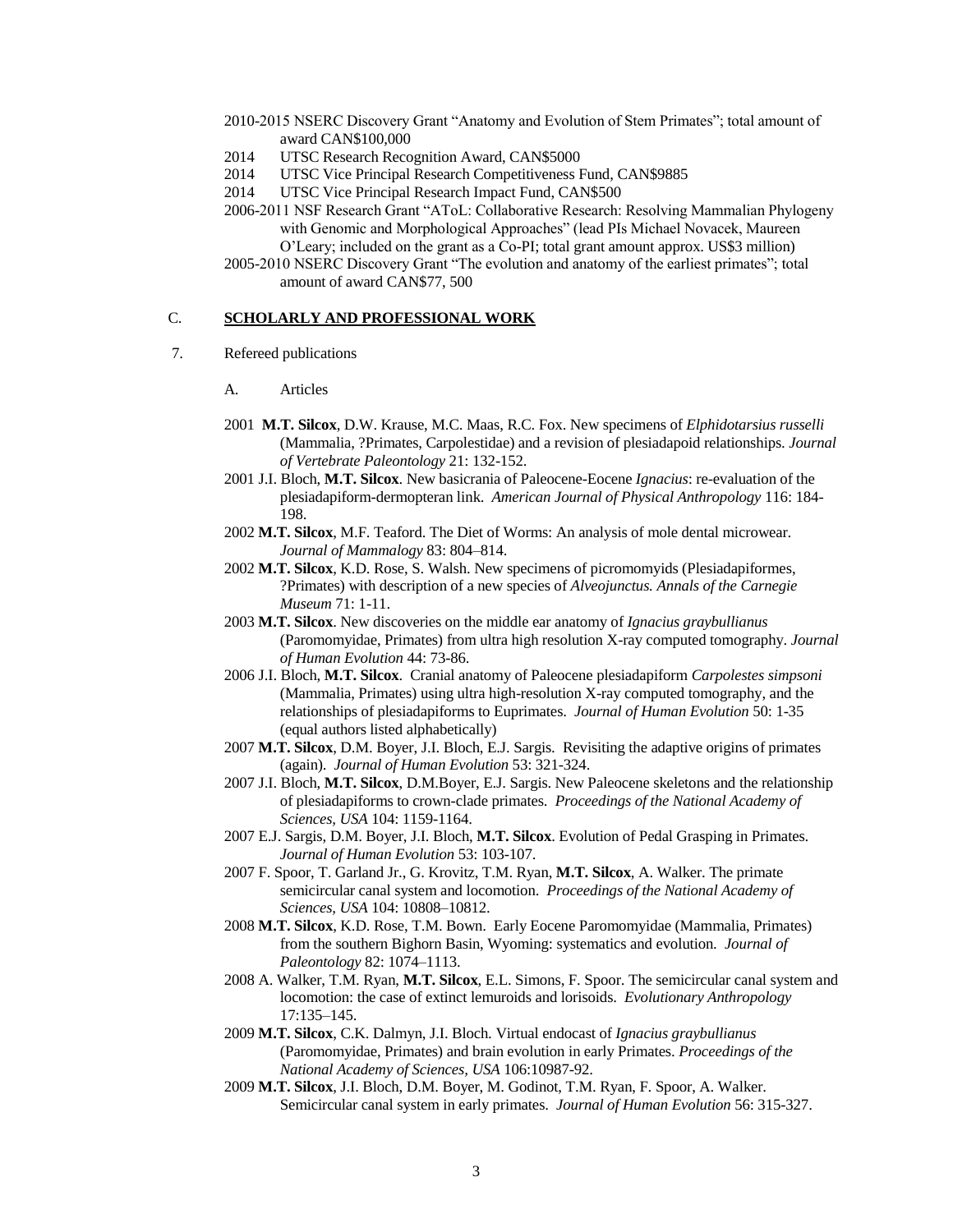- 2010 **M.T. Silcox**, J.I. Bloch, D.M. Boyer, P. Houde. Cranial anatomy of Paleocene and Eocene *Labidolemur kayi* (Mammalia: Apatotheria) and the relationships of the Apatemyidae to other mammals. *Zoological Journal of the Linnean Society* 160: 773-825.
- 2010 **M.T. Silcox,** A.E. Benham, J.I. Bloch. Endocasts of *Microsyops* (Microsyopidae, Primates) and the evolution of the brain in primitive primates. *Journal of Human Evolution* 58: 505- 521.
- 2011 **M.T. Silcox**, C.K. Dalmyn, A. Hrenchuk, J.I. Bloch, D.M. Boyer, P. Houde. Endocranial morphology of *Labidolemur kayi* (Apatemyidae, Apatotheria) and its relevance to the study of brain evolution in Euarchontoglires. *Journal of Vertebrate Paleontology* 31: 1314-1325*.*
- 2011 J.L. Schmidt, T.M. Cole III, **M.T. Silcox**. Technical note: A landmark-based approach to the study of the ear ossicles using ultra-high-resolution X-ray computed tomography data. *The American Journal of Physical Anthropology* 145: 665-671.
- 2011 S.D.Armstrong, J.I. Bloch, P. Houde, **M.T. Silcox** Cochlear labyrinth volume in euarchontoglirans: implications for the evolution of hearing in Primates. *The Anatomical Record* 294: 263-266.
- 2012 T.M. Ryan, **M.T. Silcox**, A. Walker, X. Mao, D.R. Begun, B.R. Benefit, P.D. Gingerich, M. Köhler, L. Kordos, M.L. McCrossin, S. Moyà-Solà, W.J. Sanders, E.R. Seiffert, E. Simons, I.S. Zalmout, F. Spoor. Evolution of locomotion in Anthropoidea: the semicircular canal evidence. *Proceedings of the Royal Society B* 279: 3467-3475.
- 2012 **M.T. Silcox**, T. E. Williamson. [New discoveries of early Paleocene \(Torrejonian\) primates](http://www.sciencedirect.com/science/article/pii/S0047248412001613)  [from the Nacimiento Formation, San Juan Basin, New Mexico.](http://www.sciencedirect.com/science/article/pii/S0047248412001613) *Journal of Human Evolution* 63: 805-833.
- 2013 M.A. O'Leary, J.I. Bloch, J.J. Flynn, T. J. Gaudin, A.Giallombardo, N.P. Giannini, S.L. Goldberg, B.P. Kraatz, Z.-X. Luo, J. Meng, X. Ni, M.J. Novacek, F.A. Perini, Z.S. Randall, G.W. Rougier, E.J. Sargis., **M.T. Silcox**, N.B. Simmons, M. Spaulding, P.M. Velazco, M. Weksler, J.R. Wible, A. L. Cirranello. The Placental Mammal Ancestor and the Post–K-Pg Radiation of Placentals. *Science* 339: 662-667.
- 2013 M.A. O'Leary, J.I. Bloch, J.J. Flynn, T. J. Gaudin, A.Giallombardo, N.P. Giannini, S.L. Goldberg, B.P. Kraatz, Z.-X. Luo, J. Meng, X. Ni, M.J. Novacek, F.A. Perini, Z.S. Randall, G.W. Rougier, E.J. Sargis., **M.T. Silcox**, N.B. Simmons, M. Spaulding, P.M. Velazco, M. Weksler, J.R. Wible, A. L. Cirranello. Response to Comment on "The Placental Mammal Ancestor and the Post–K-Pg Radiation of Placentals". *Science* 341: 613.
- 2014 **M.T. Silcox**. A Pragmatic Approach to the Species Problem from a Paleontological Perspective. *Evolutionary Anthropology* 23:24-26.
- 2014 **M.T. Silcox**. Primate Origins and the Plesiadapiforms. *Nature Education Knowledge* 5(3):1. (refereed online resource) [http://www.nature.com/scitable/knowledge/library/primate](http://www.nature.com/scitable/knowledge/library/primate-origins-and-the-plesiadapiforms-106236783)[origins-and-the-plesiadapiforms-106236783](http://www.nature.com/scitable/knowledge/library/primate-origins-and-the-plesiadapiforms-106236783) (7 pages)
- 2015 C.L. Manz, S.G.B. Chester, J.I. Bloch, **M.T. Silcox**, E.J. Sargis. New partial skeletons of Palaeocene Nyctitheriidae and evaluation of proposed euarchontan affinities. *Biology Letters* 11: 20140911. [http://dx.doi.org/10.1098/rsbl.2014.0911.](http://dx.doi.org/10.1098/rsbl.2014.0911)
- 2015 A. Long, J.I. Bloch, **M.T. Silcox.** Quantification of neocortical ratios in stem primates. *American Journal of Physical Anthropology* **157(3):** 363-373. DOI: 10.1002/ajpa.22724
- 2015 S. López-Torres, M.A. Schillaci, **M.T. Silcox**. Life history of the most complete fossil primate skeleton: exploring growth models for *Darwinius*. *Royal Society Open Source* **2(9)**: 150340. DOI: 10.1098/rsos.150340. <http://rsos.royalsocietypublishing.org/content/2/9/150340.abstract> (15 pages)
- 2015 O. C.Bertrand, M. A. Schillaci, and **M. T. Silcox**. 2015. Cranial dimensions as estimators of body mass and locomotor habits in extant and fossil rodents. *Journal of Vertebrate Paleontology*: e1014905. DOI: 10.1080/02724634.2015.1014905. (10 pages)
- 2016 K.A. Prufrock, D.M. Boyer, **M.T. Silcox**. The first major primate extinction: an evaluation of paleoecological dynamics of North American stem primates using a homology free measure of tooth shape. *American Journal of Physical Anthropology* 159:683-97. DOI: 10.1002/ajpa.22927
- 2016 O.C. Bertrand, F. Amador-Mughal, **M.T. Silcox**. Virtual endocasts of *Paramys* (Paramyinae): oldest endocranial record for Rodentia and early brain evolution in Euarchontoglires.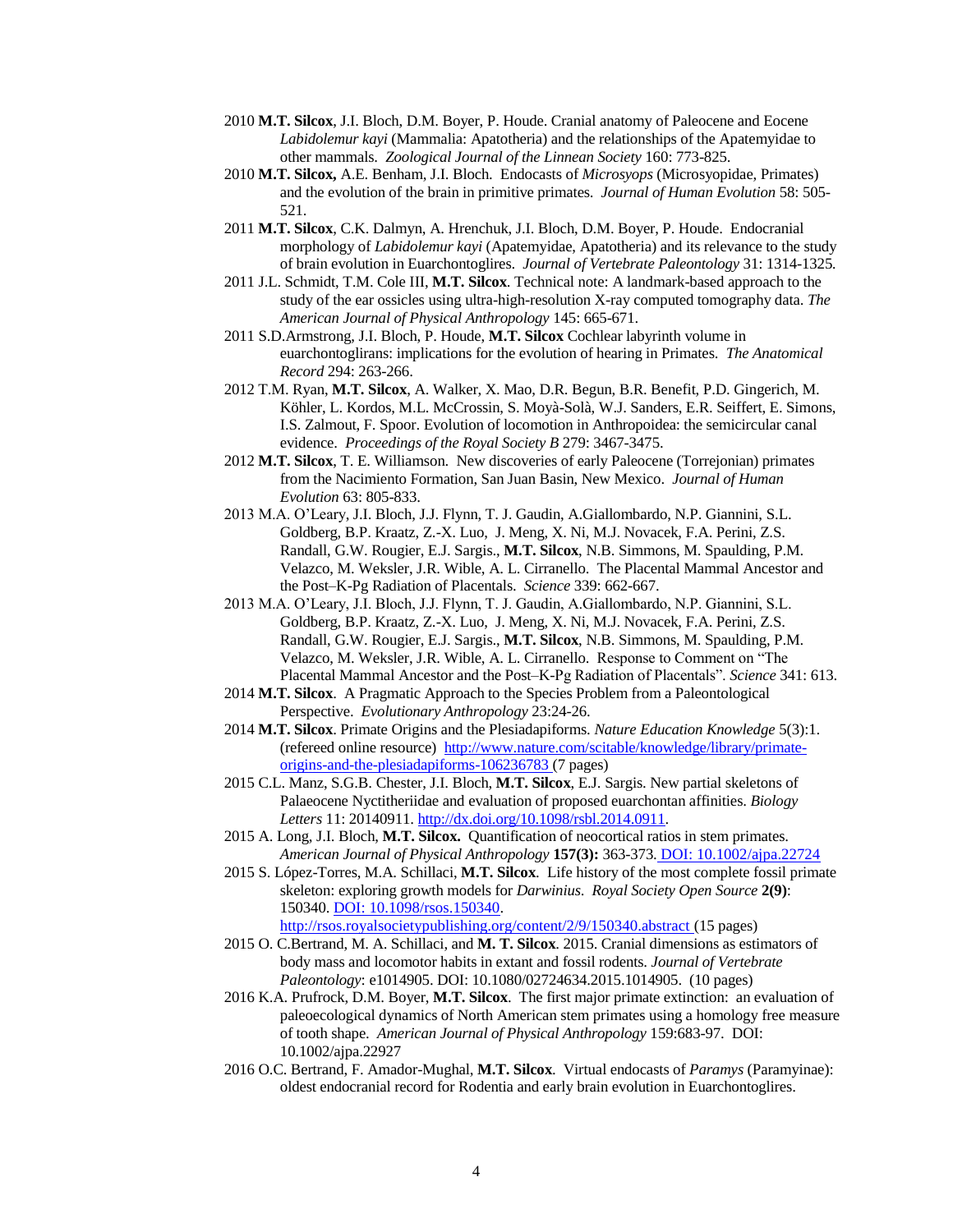*Proceedings of the Royal Society B.* 283: 20152316. (8 pages) <http://dx.doi.org/10.1098/rspb.2015.2316>

- 2016 O.C. Bertrand, **M.T. Silcox**. First virtual endocasts of a fossil rodent: *Ischyromys typus* (Ischyromyidae, Oligocene) and brain evolution in rodents*. Journal of Vertebrate Paleontology* e1095762. DOI: 10.1080/02724634.2016.1096275. (19 pages)
- \*\*this paper was the recipient of the 2017 Taylor and Francis Award for Best Student Paper in the *Journal of Vertebrate Paleontology*, awarded to Dr. Ornella Bertrand
- 2016 K.A. Prufrock, S. López-Torres, **M.T. Silcox**, D.M. Boyer. Surfaces and spaces: methods in the study of dental topography and an application to the question of dietary niche space overlap between North American stem primates and rodents. *Surface Topography: Metrology and Properties* 4: 024005. doi:10.1088/2051-672X/4/2/024005. (19 pages)
- 2016 J.I. Bloch, S.G.B. Chester, **M.T. Silcox**. Cranial anatomy of Paleogene Micromomyidae and implications for early primate evolution. *Journal of Human Evolution* 96: 58-81. doi:10.1016/j.jhevol.2013.04.006
- 2016 D.M. Boyer, , E. C. Kirk, **M.T. Silcox**, G.F. Gunnell, C.C. Gilbert, G.S. Yapuncich, K.L. Allen, E. Welch, J. I. Bloch, L. Gonzalez, R.F. Kay, E.R. Seiffert. Internal carotid arterial canal size and scaling in Euarchonta: re-assessing implications for arterial patency and phylogenetic relationships in early fossil primates. *Journal of Human Evolution* 97: 123- 144. doi:10.1016/j.jhevol.2016.06.002
- 2016 A.R. Harrington, **M.T. Silcox**, G.S. Yapuncich, D.M. Boyer, J.I. Bloch. First virtual endocasts of adapiform primates. *Journal of Human Evolution* 99: 52-78. doi.10.1016/j.jhevol.2016.06.005
- 2017 O.C. Bertrand, F. Amador-Mughal, **M.T. Silcox**. Virtual endocast of the early Oligocene *Cedromus wilsoni* (Cedromurinae) and brain evolution in squirrels. *Journal of Anatomy* 230: 128 – 151. DOI: 10.1111/joa.12537
- 2017 López-Torres, S., K.R. Selig, K.A. Prufrock, D. Lin, **M.T. Silcox**. Dental topographic analysis of paromomyid (Plesiadapiformes, Primates) cheek teeth: More than 15 million years of changing surfaces and shifting ecologies. In (G.F. Gunnell, J.J. Hooker, P.D. Polly, Eds.) 100 years of teeth: Festschrift for Percy Butler. *Historical Biology*. <http://dx.doi.org/10.1080/08912963.2017.1289378> (13 pages)
- 2017 **M.T. Silcox**, J.I. Bloch, D.M. Boyer, S.G.B. Chester, S. López-Torres. The evolutionary radiation of plesiadapiforms. *Evolutionary Anthropology* 26: 74-94.
- 2017 Chester, S.G.B., T.E. Williamson, J.I. Bloch, **M.T. Silcox**, E.J. Sargis. Oldest skeleton of a plesiadapiform provides evidence for an exclusively arboreal radiation of stem primates in the Paleocene. *Royal Society Open Science* 4: 170329. <http://dx.doi.org/10.1098/rsos.170329> (9 pages)
- 2017 **M.T. Silcox,** S. López-Torres. Major questions in the study of primate origins. *Annual Review of Earth and Planetary Sciences*. 45(1): 113-137.
- 2018 Bertrand, O.C., F. Amador-Mughal, M. Lang, **M.T Silcox**. New virtual endocasts of Eocene Ischyromyidae and their relevance in evaluating neurological changes occurring through time in Rodentia. *Journal of Mammalian Evolution* [https://doi.org/10.1007/s10914-017-](https://doi.org/10.1007/s10914-017-9425-6) [9425-6](https://doi.org/10.1007/s10914-017-9425-6) Published online Jan. 29, 2018.
- 2018 López-Torres, S., **M.T. Silcox**. The European Paromomyidae (Primates, Mammalia): taxonomy, phylogeny, and biogeographic implications. *Journal of Paleontology* <https://doi.org/10.1017/jpa.2018.10> Published online May 9, 2018.
- 2018 Bertrand, O.C., F. Amador-Mughal, M. Lang, **M.T. Silcox**. Virtual endocasts of fossil Sciuroidea: Brain size reduction in the evolution of fossoriality*. Palaeontology.* <https://doi.org/10.1111/pala.12378> Published online June 27, 2018.
- 2018 López-Torres, S., **M.T. Silcox**, P.A. Holroyd. New omomyoid (Euprimates, Mammalia) from the late Uintan of Southern California and the question of the extinction of the Paromomyidae (Plesiadapiformes, Primates). *Paleontologica Electronica* 21.3.37A: 1-28. <https://doi.org/10.26879/756>
- 2019 Selig, K.R., S. López-Torres, E.J. Sargis, **M.T. Silcox**. First 3D dental topographic analysis of the enamel-dentine junction in non-primate euarchontans: Contribution of the enamel-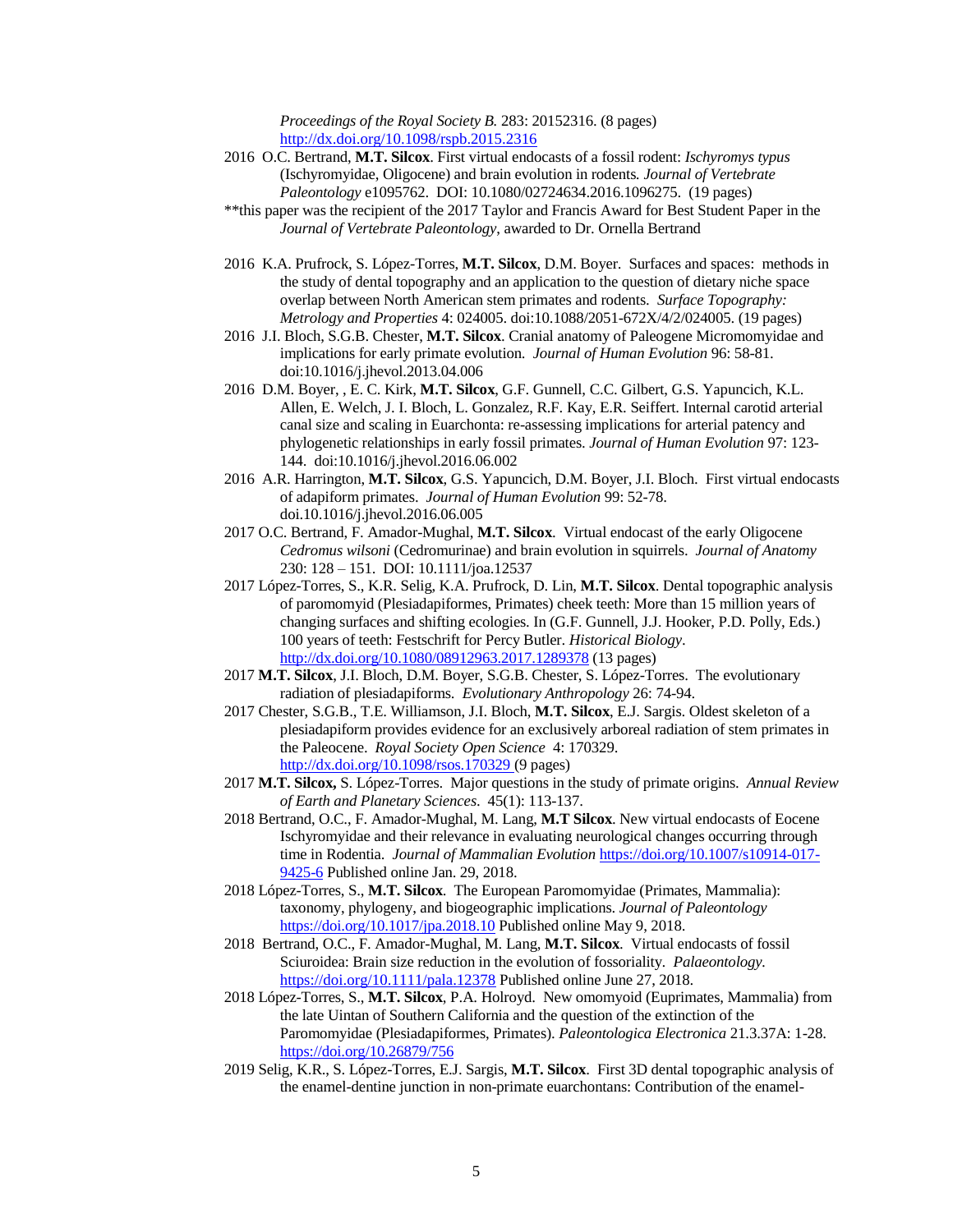dentine junction to molar morphology. *Journal of Mammalian Evolution* 26: 587-598. DOI: 10.1007/s10914-018-9440-2; published online June 3, 2018.

- 2019 Chester, S.G.B., T.E. Williamson, **M.T. Silcox**, J.I. Bloch, E.J. Sargis. Skeletal morphology of the early Paleocene plesiadapiform *Torrejonia wilsoni* (Euarchonta, Palaechthonidae). *Journal of Human Evolution* 128: 76-92.
- 2019 Burrows, A.M., L.T. Nash, A. Hartstone-Rose, **M.T. Silcox,** S. López-Torres, K.R. Selig. Dental signatures for exudativory in living Primates, with comparisons to other gouging mammals. *Anatomical Record* DOI:10.1002/ar.24048. published in Early View on 19 January, 2019
- 2019 Selig, K.R., E.J. Sargis, **M.T. Silcox.** Three-dimensional geometric morphometric analysis of treeshrew (Scandentia) lower molars: insight into dental variation and taxonomy. *Anatomical Record* DOI: 10.1002/ar.24105 published in Early View on 27 February, 2019
- 2019 Bertrand, O.C., G. San Martin-Flores, M.T. Silcox. Endocranial shape variation in the squirrelrelated clade and their fossil relatives using 3D geometric morphometrics: contributions of locomotion and phylogeny to brain shape. *Journal of Zoology* 308: 197-211*.* doi:10.1111/jzo.12665
- 2019 Selig, K.R., E.J. Sargis, **M.T. Silcox**. The frugivorous insectivores? Functional morphological analysis of molar topography for inferring diet in extant treeshrews (Scandentia). *Journal of Mammalogy*. <https://doi.org/10.1093/jmammal/gyz151> Published online Nov. 1, 2019.
- In press López-Torres, S., K.R. Selig, A.M. Burrows, **M.T. Silcox**. The toothcomb of *Karanisia clarki*—Was this species an exudate-feeder? Invited submission to *Behaviour, Ecology, and Evolutionary Biology of Lorises and Pottos*, edited by K. Anne-Isola Nekaris and Anne M. Burrows. Cambridge University Press.
- In press López-Torres, S., **M.T. Silcox**. What we know (and don't know) about the fossil record of lorisids. Invited submission to *Behaviour, Ecology, and Evolutionary Biology of Lorises and Pottos*, edited by K. Anne-Isola Nekaris and Anne M. Burrows. Cambridge University Press.
- In press Burrows, A.M., L.T. Nash, A. Hartstone-Rose, K.R. Selig, **M.T. Silcox**, S. López-Torres. What role did gum-feeding play in the evolution of the lorises? Invited submission to *Behaviour, Ecology, and Evolutionary Biology of Lorises and Pottos*", edited by K. Anne-Isola Nekaris and Anne M. Burrows. Cambridge University Press.
- Accepted Selig, K.R., S. López-Torres, A. Hartstone-Rose, L.T. Nash, A. Burrows, **M.T. Silcox**. Submitted. A novel method for assessing enamel thickness distribution in the anterior dentition as a signal for gouging and other extractive foraging behaviors in gummivorous mammals. *Folia Primatologica*. Accepted Aug. 19, 2019.

#### B. Book Chapters

- 2001 **M.T. Silcox**, K.D. Rose. Unusual vertebrate microfaunas from the Willwood Formation, Early Eocene of the Bighorn Basin, Wyoming. Pp. 131-164 In (G.F. Gunnell, Ed.) *Eocene Biodiversity: Unusual Occurrences and Rarely Sampled Habitats*. New York: Plenum Press.
- 2005 **M.T. Silcox**, J.I. Bloch, E.J. Sargis, D.M. Boyer. Euarchonta. Pp. 127-144 In (K.D. Rose and J.D. Archibald, Eds.), *The Rise of Placental Mammals: Origins and Relationships of the Major Extant Clades*. Baltimore: Johns Hopkins University Press.
- 2007 **M.T. Silcox.** Primate taxonomy, plesiadapiforms, and approaches to primate origins. Pp. 143- 178 In (M.J. Ravosa and M. Dagosto, Eds.) *Primate Origins: Adaptations and Evolution*. New York: Plenum Press.
- 2007 **M.T. Silcox**, E.J. Sargis, J.I. Bloch, D.M. Boyer. Primate origins and supraordinal relationships: morphological evidence. Pp. 831-859 In (W. Henke and I. Tattersall, Eds.) *Handbook of Palaeoanthropology, vol. 2: primate evolution and human origins.* New York: Springer-Verlag.
- 2008 **M.T. Silcox** and G.F. Gunnell. Plesiadapiformes. Pp. 207-238 In (C.M. Janis, G.F. Gunnell, and M.D. Uhen, Eds.) *Evolution of Tertiary Mammals of North America Vol. 2: Marine Mammals and Smaller Terrestrial Mammals.* Cambridge: Cambridge University Press.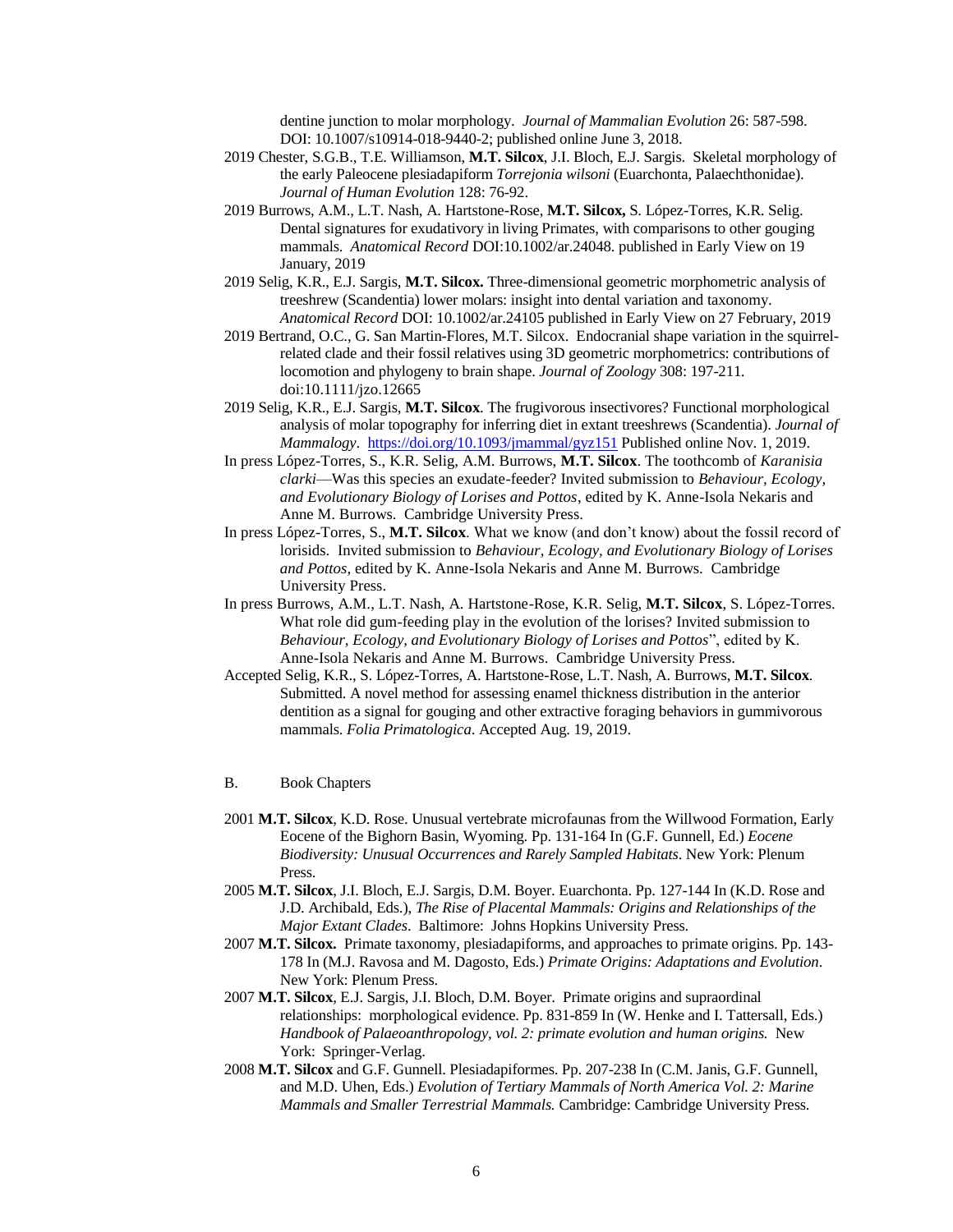- 2008 G.F. Gunnell, **M.T. Silcox.** Archonta. Pp. 161-173 In (C.M. Janis, G.F. Gunnell, and M.D. Uhen, Eds.) *Evolution of Tertiary Mammals of North America Vol. 2: Marine Mammals and Smaller Terrestrial Mammals*. Cambridge: Cambridge University Press.
- 2008 **M.T. Silcox**. The Biogeographic origins of primates and euprimates: East, West, North, or South of Eden? Pp. 199-231 In (E.J. Sargis and M.J. Dagosto, Eds.) *Mammalian evolutionary morphology: a tribute to Frederick S. Szalay.* New York: Springer-Verlag.
- 2010 G.F. Gunnell, **M.T. Silcox**. Primate origins—the early Cenozoic fossil record. Pp. 275-294 In (C.S. Larson, Ed.) *A Companion to Biological Anthropology*. Malden, MA: Wiley-Blackwell.
- 2013**M.T. Silcox**. Primate origins. Pp. 339-357 In (D. Begun, Ed.) *A Companion to Paleoanthropology.* Malden, MA: Wiley-Blackwell.
- 2015 **M.T. Silcox**, E.J. Sargis, J.I. Bloch, D.M. Boyer. Primate Origins and Supraordinal Relationships: Morphological Evidence. Pp. 1053-1081 In (W. Henke and I. Tattersall, Eds.) *Handbook of Palaeoanthropology*, 2nd edition. DOI 10.1007/978-3-642-39979- 4\_29 1053
- 8. Non-Refereed Publications
	- 1999 **M.T. Silcox.** Review of Paléobiologie et évolution des mammifères Paléogenes: volume jubiliaire en hommage à Donald E. Russell (Paleobiology and Evolution of Paleogene Mammals: jubilee volume in honor of Donald E. Russell), edited by M. Godinot and P. D. Gingerich, 1996. *Journal of Vertebrate Paleontology*, 19: 801-3.
	- 1999 K.D. Rose, **M.T. Silcox**. Primate evolution at the SVP. *Evolutionary Anthropology* 8: 5-6.
	- 2002 **M.T. Silcox.** Paleoprimatology at the Society of Vertebrate Paleontology. *Evolutionary Anthropology* 11: 1-3.
	- 2002 **M.T. Silcox.** Primate Origins and Adaptations: a multidisciplinary perspective. *Evolutionary Anthropology* 11: 171-2.
	- 2003 **M.T. Silcox.** Review of The Primate Fossil Record, edited by W.C. Hartwig, 2002. *Paleontologica Electronica* 6(1) (published online a[t http://palaeo-electronica.org/toc.htm\)](http://palaeo-electronica.org/toc.htm)
	- 2007 **M.T. Silcox.** Review of The Hunt for the Dawn Monkey: Unearthing the origins of monkeys, apes and humans, by Chris Beard, 2004. *American Journal of Physical Anthropology* 132: 323-324.
	- 2017 **M.T. Silcox**. Plesiadapiform. In (A. Fuentes Ed.), *International Encyclopedia of Primatology*. DOI: 10.1002/9781119179313.wbprim0038 (2 pages)
	- 2017 **M.T. Silcox***. Purgatorius*. In (A. Fuentes Ed.), *International Encyclopedia of Primatology*. DOI: 10.1002/9781119179313.wbprim0037 (2 pages)
	- 2018. **M.T. Silcox**. Tooth and Nail: who were the earliest primates? *Natural History*: 4-6.
- 9. Manuscripts/publications, etc. in preparation and submitted to publishers but not yet accepted.
	- **Silcox, M.T.**, G.F. Gunnell, J.I. Bloch. In revision. Cranial anatomy of middle Eocene *Microsyops annectens* and the relationship of microsyopids to other mammals. Submitted to *Journal of Paleontology* Aug. 23, 2019; reviews received October 4, 2019, Revision required.
	- Ward, D.L., E. Pomeroy, L. Schroeder, T.B. Viola, **M.T. Silcox**, J.T. Stock. Submitted. Can Bony Labyrinth Dimensions Predict Biological Sex in Archaeological Samples? Submitted to *Journal of Archaeological Science: Reports* Aug. 27, 2019.
	- Selig, K.R., E.J. Sargis, S.G.B. Chester, **M.T. Silcox**. Submitted. Using three-dimensional geometric morphometric and dental topographic analyses to infer the systematics and paleoecology of fossil treeshrews (Mammalia, Scandentia). Submitted to *Journal of Paleontology* Sept. 12, 2019.
- 10. Papers presented at meetings and symposia.
	- 1996 **M.T. Silcox** and K.D. Rose. Remarkable new microfaunal assemblages from the early Eocene of the Bighorn Basin, Wyoming. *Journal of Vertebrate Paleontology*. 16 (supp. to No. 3): 66A. Poster, Society of Vertebrate Paleontology annual meetings, New York, NY.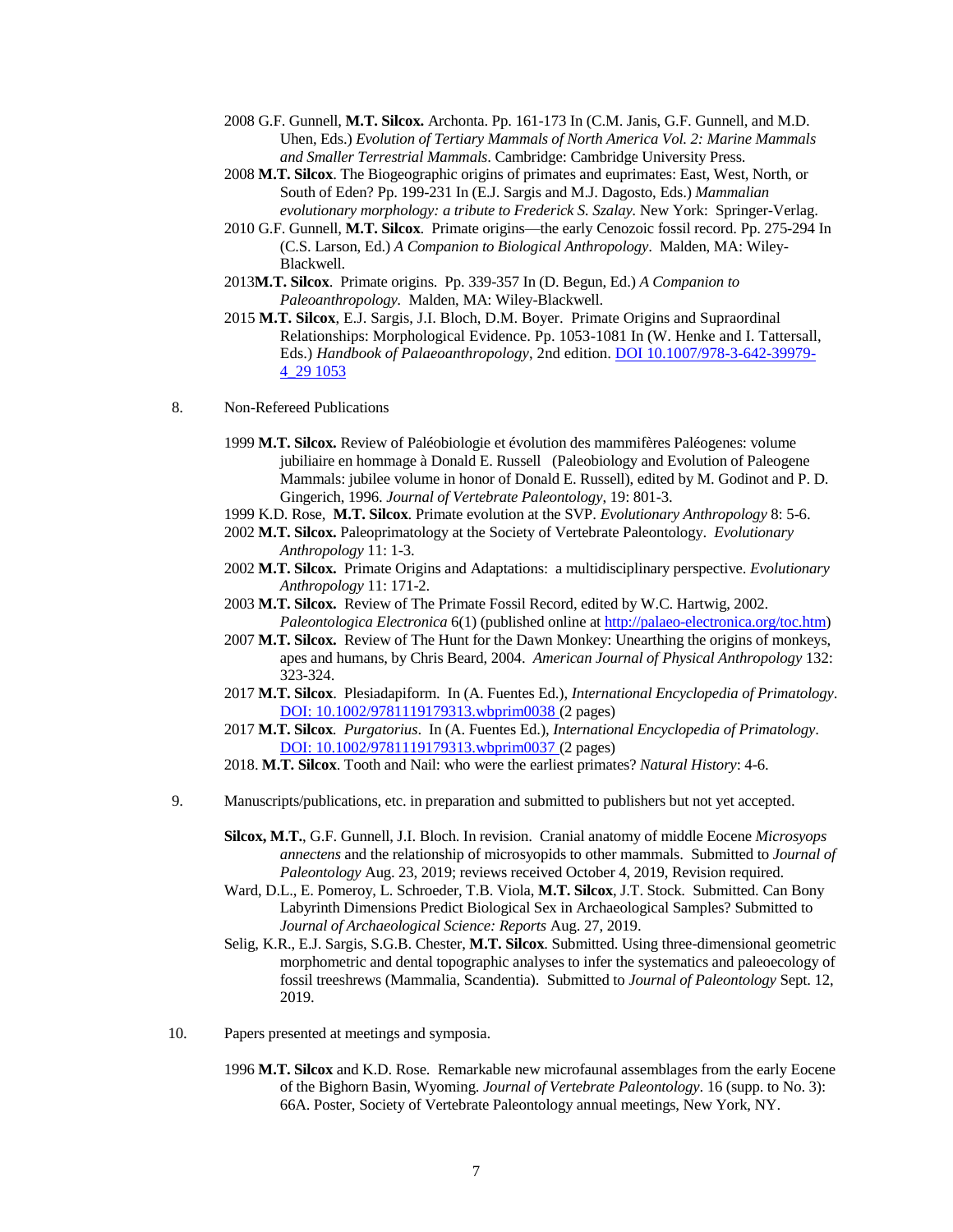- 1997 **M.T. Silcox** and K. D. Rose. Stasis and gradual change in *Diacodexis* from the early Eocene of the Bighorn Basin, Wyoming. *Journal of Vertebrate Paleontology*. 17 (supp. to No. 3): 76A. Platform Presentation, Society of Vertebrate Paleontology annual meetings, Chicago IL
- 1998 **M.T. Silcox** and K.D. Rose. Unusual vertebrate microfaunas from the Willwood Formation, Early Eocene of the Bighorn Basin, Wyoming. *Journal of Vertebrate Paleontology*. 18 (supp. to No. 3): 78A. Invited syposium presentation, Society of Vertebrate Paleontology annual meetings, Snowbird, UT.
- 1999 **M.T. Silcox** and M.F. Teaford. The Diet of Worms: An analysis of mole microwear and its relevance to dietary inference in primates and other mammals. American Journal of Physical Anthropology. Supplement 28: 251. Poster, American Association of Physical Anthropologists annual meetings, Columbus OH.
- 1999 **M.T. Silcox** and M.F. Teaford. "Let them eat worms": an analysis of mole microwear and its relevance to dietary inference in fossil mammals. *Journal of Vertebrate Paleontology*, 19 (supp. to 3): 76A. Poster, Society of Vertebrate Paleontology annual meetings, Denver CO.
- 2000 J.I. Bloch, **M.T. Silcox**, and P. Houde. New ear region of *Ignacius graybullianus*. *American Journal of Physical Anthropology*. Supplement 30: 108. Poster, American Association of Physical Anthropologists annual meetings, San Antonio TX.
- 2001 **M.T. Silcox**. A phylogenetic analysis of Plesiadapiformes and their relationship to Euprimates and other archontans. *Journal of Vertebrate Paleontology* 21 (suppl. to No. 3): 101A. Platform presentation, Society of Vertebrate Paleontology annual meetings, Bozeman MT.
- 2001 **M.T. Silcox**. Primate Taxonomy, Plesiadapiforms and Approaches to Primate Origins. International Conference on Primate Origins and Adaptations: A Multidisciplinary Perspective, Chicago IL December 13-15.
- 2002 J.I. Bloch, **M.T. Silcox**, and E. J. Sargis. Origin and Relationships of Archonta (Mammalia, Eutheria): re-evaluation of Eudermoptera and Primatomorpha. *Journal of Vertebrate Paleontology* 22 (suppl. to No. 3): 37A. Invited syposium presentation, Society of Vertebrate Paleontology annual meetings, Norman OK.
- 2002 **M.T. Silcox**. The phylogeny and taxonomy of plesiadapiforms. *American Journal of Physical Anthropology* Supplement 34: 141-2. Platform presentation, American Association of Physical Anthropologists annual meetings, Buffalo NY.
- 2003 J.I. Bloch and **M.T. Silcox**. Comparative cranial anatomy and cladistic analysis of Paleocene primate *Carpolestes simpsoni* using ultra high resolution X-ray computed tomography. *American Journal of Physical Anthropology* 120(S1): 68. Poster, American Association of Physical Anthropologists annual meetings, Tempe AZ.
- 2003 **M.T. Silcox.** New discoveries on the middle ear anatomy of the Paromomyidae (Mammalia, Primates) from ultra high resolution X-ray computed tomography. *American Journal of Physical Anthropology* 120(S1):191-2. Poster, American Association of Physical Anthropologists annual meetings, Tempe AZ.
- 2003 **M.T. Silcox** and J.I. Bloch. Reconstruction of ear ossicles in extant and extinct mammals using ultra high resolution X-ray computed tomography. *Journal of Vertebrate Paleontology* 23 (suppl. to 3): 97A. Poster, Society of Vertebrate Paleontology annual meetings, St. Paul MN.
- 2003 A. Walker, **M.T. Silcox**, J.I. Bloch, F.S. Spoor, and G.E. Krovitz, The semicircular canals of plesiadapiform primates and their functional significance. *Journal of Vertebrate Paleontology*. 23 (suppl. to 3): 107A. Platform presentation, Society of Vertebrate Paleontology annual meetings, St. Paul MN
- 2004 **M.T. Silcox**, K.D. Rose, and T.M. Bown. Early Eocene Paromomyidae (Mammalia, Primates) from the Southern Bighorn Basin (Willwood Formation, Wasatchian NALMA, Wyoming): Taxonomy, Variation, and Evolution. *Journal of Vertebrate Paleontology* 24(suppl. to 3): 113A. Poster, Society of Vertebrate Paleontology annual meetings, Denver CO.
- 2004 G. McCullough, **M.T. Silcox**, J.I. Bloch, D.M. Boyer and D.W. Krause. New palaechthonids (Mammalia, Primates) from the Paleocene of the Crazy Mountains Basin, Montana. *Journal of Vertebrate Paleontology* 24(suppl. to 3): 91A. Poster, Society of Vertebrate Paleontology annual meetings, Denver CO.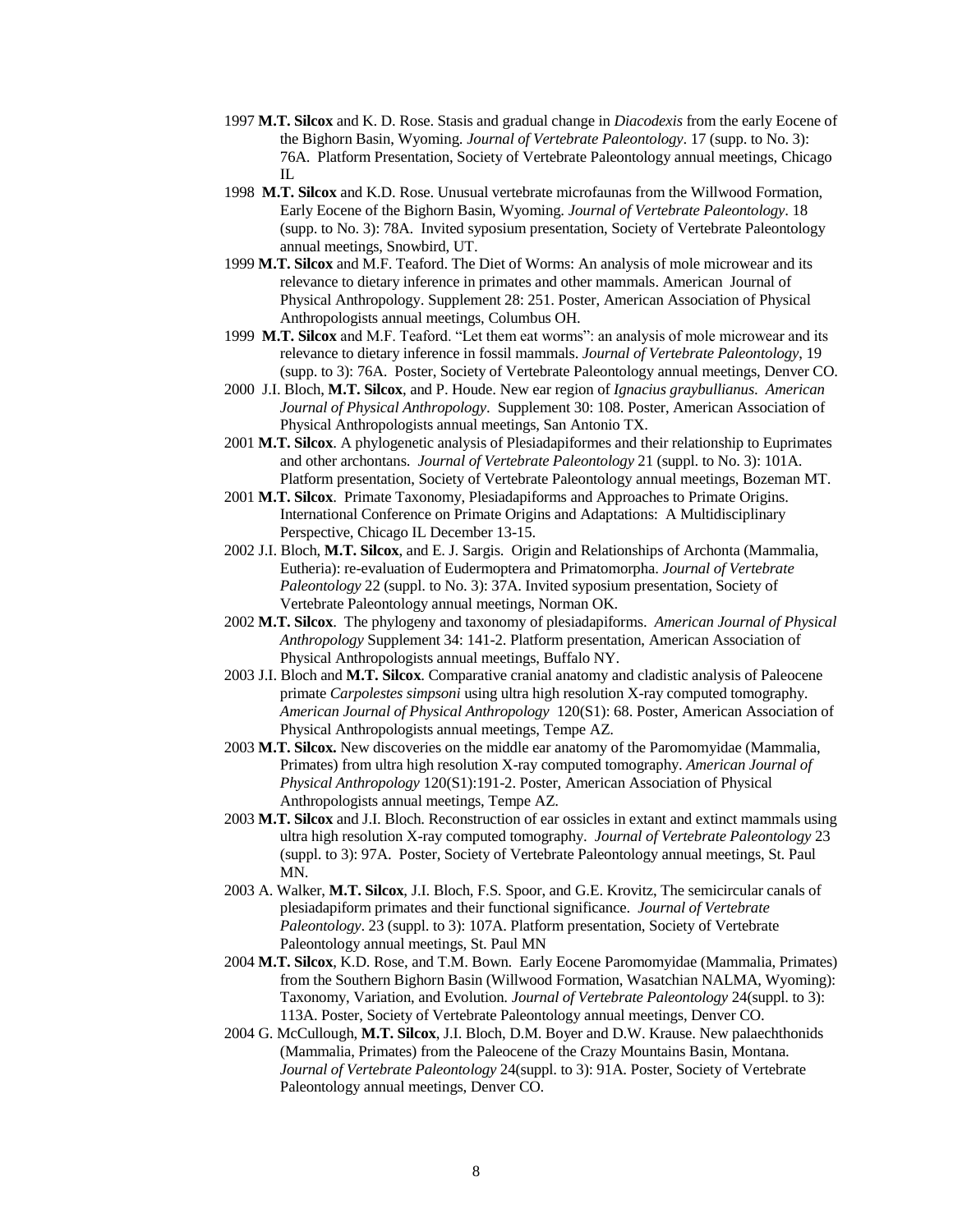- 2004 D.M. Boyer, J.I. Bloch, **M.T.Silcox**, and P.D. Gingerich. New observations on the anatomy of *Nannodectes* (Mammalia, Primates) from the Paleocene of Montana and Colorado. *Journal of Vertebrate Paleontology* 24(suppl. to 3): 40A. Platform presentation, Society of Vertebrate Paleontology annual meetings, Denver CO.
- 2004 J.I. Bloch, D.M. Boyer, **M.T. Silcox**, and P. Houde. New skeletons of Paleocene-Eocene *Labidolemur kayi* (Mammalia, Apatemyidae): Ecomorphology and relationship of apatemyids to Primates and other mammals. *Journal of Vertebrate Paleontology* 24(suppl. to 3): 40A. Platform presentation, Society of Vertebrate Paleontology annual meetings, Denver CO.
- 2004 **M.T. Silcox** and J.I. Bloch. Reconstruction of ear ossicles from the most primitive primate cranium known using ultra high resolution computed tomography. *American Journal of Physical Anthropology* 123(S38): 182. Poster, American Association of Physical Anthropologists annual meetings, Tampa FL.
- 2004 J.I. Bloch, **M.T. Silcox**, D.M. Boyer, and E.J. Sargis. New hypothesis of primate supraordinal relationships and its bearing on competing models of primate origins: a test from the fossil record. *American Journal of Physical Anthropology*. 123(S38): 64. Platform presentation, American Association of Physical Anthropologists annual meetings, Tampa FL
- 2004 A. Walker, G.E. Krovitz, **M.T. Silcox**, E.L. Simons, and F.S. Spoor. The semicircular canals of subfossil lemurs and their functional significance. *American Journal of Physical Anthropology* 123(S38): 202. Platform presentation, American Association of Physical Anthropologists annual meetings, Tampa FL
- 2005 E.J. Sargis, J.I. Bloch, D.M. Boyer, and **M.T. Silcox**. Evolution of grasping in Euarchonta. *Journal of Vertebrate Paleontology* 25(suppl. to 3): 109A. Platform presentation, Society of Vertebrate Paleontology annual meetings, Mesa, AZ.
- 2005 **M.T. Silcox**. Changing paradigms in the study of Primate Origins. Platform presentation, the Canadian Association of Physical Anthropology annual meetings, Winnipeg MB.
- 2005 R. ten Bruggencate, **M.T. Silcox**, and J.I. Bloch. From Dawn 'til Dusk? : The activity pattern of *Carpolestes simpsoni*. Poster , the Canadian Association of Physical Anthropology annual meetings, Winnipeg MB.
- 2005 N.L. Shykoluk and **M.T. Silcox**. A measurement error study using small-bodied insectivoran m2 dimensions. Poster , the Canadian Association of Physical Anthropology annual meetings, Winnipeg MB
- 2006 **M.T. Silcox** and J.I. Bloch. Upper incisor evolution in plesiadapiform primates. *American Journal of Physical Anthropology*. Supplement 42: 165. Platform presentation, American Association of Physical Anthropologists annual meetings, Anchorage, AK.
- 2006 **M.T. Silcox**. The affinities of *Asioplesiadapis youngi*: the most primitive Asian primate? *Journal of Vertebrate Paleontology* 26(suppl. to 3): 125A. Platform presentation, Society of Vertebrate Paleontology annual meetings, Ottawa ON.
- 2007 **M.T. Silcox**, J.I. Bloch, D.M. Boyer, and P. Houde. Cranial anatomy of *Labidolemur kayi* and the relationships of the Apatemyidae. *Journal of Vertebrate Paleontology* 27(suppl. to 3): 147A. Platform presentation, Society of Vertebrate Paleontology annual meetings, Austin, TX.
- 2007 **M.T. Silcox**. The biogeographic origins of Primates and Euprimates: east, west, north, or south of Eden? *American Journal of Physical Anthropology* Supplement 44: 218. Poster, American Association of Physical Anthropologists annual meetings, Philadelphia PA.
- 2007 F. Spoor, T. Garland, G. Krovitz, T.M. Ryan, **M.T. Silcox**, and A. Walker. 2007. Primate locomotion and the semicircular canal system. *American Journal of Physical Anthropology Supplement* 44: 223. Platform presentation, American Association of Physical Anthropologists annual meetings, Philadelphia PA.
- 2007 **M.T. Silcox**, C.K. Dalmyn, and J.I. Bloch. 2007. The endocast of *Ignacius graybullianus* and the evolution of the brain in Primates. Platform presentation, the Manitoba Paleontological Symposium, Morden MB.
- 2008 **M.T. Silcox**, C.K. Dalmyn, J.I. Bloch. The endocast of *Ignacius graybullianus* and brain evolution in early primates. *Journal of Vertebrate Paleontology* 28(suppl. to 3): 143A. Invited syposium presentation, Society of Vertebrate Paleontology annual meetings, Cleveland, OH.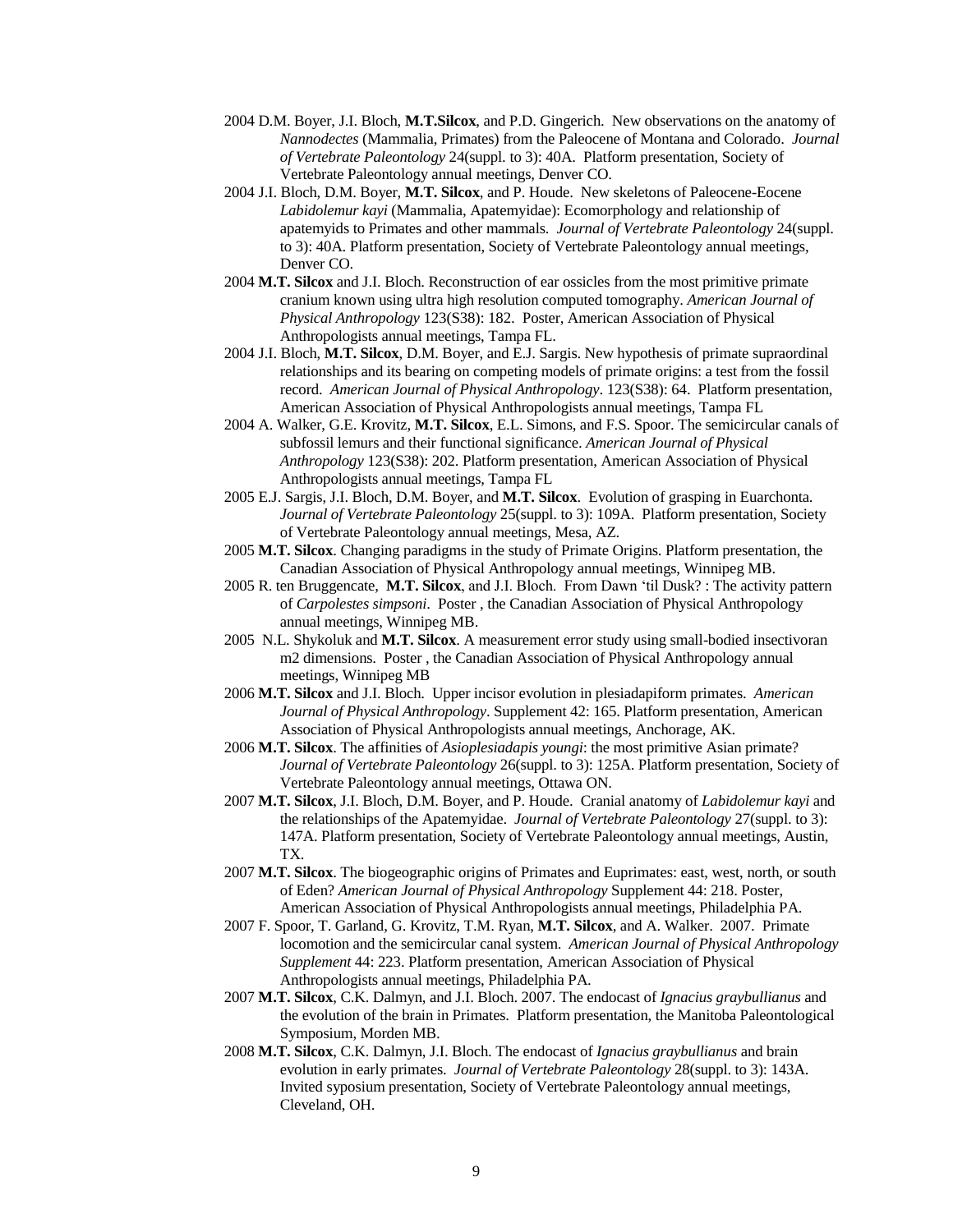- 2008 M. Novacek and **AToL Mammal Morphology team**\*. A team-based approach yields a new matrix of 4,500 morphological characters for mammalian phylogeny. *Journal of Vertebrate Paleontology* 28(suppl. to 3): 121A. Platform presentation, Society of Vertebrate Paleontology annual meetings, Cleveland, OH.\*I am a member of this team.
- 2008 Co-convened (with Grant Hurlburt) a symposium entitled "New directions in the study of fossil endocasts: a symposium in honour of Harry J. Jerison" at the 2008 Society of Vertebrate Paleontology Annual Meetingsm in Cleveland, Ohio
- 2008 **M.T. Silcox,** C.K. Dalmyn, and J.I. Bloch. Brain evolution in early primates and the endocast of *Ignacius graybullianus*. Platform presentation, the Canadian Association of Physical Anthropology annual meetings, Hamilton ON.
- 2008 **M.T. Silcox**, J.I. Bloch, D.M. Boyer, M. Godinot, T.M. Ryan, F. Spoor, and A. Walker. The semicircular canal system in early primates from the Paleocene and Eocene of North America and Europe. Platform presentation, the Canadian Paleontology Conference, Winnipeg MB.
- 2009 J.I. Bloch, **M.T. Silcox**, S.G.B. Chester, and G.F. Gunnell. New observations on the cranial anatomy of Paleogene Micromomyidae (Mammalia, Primates) from the Clarks Fork Basin, Wyoming. *Journal of Vertebrate Paleontology* 29(suppl. to 3): 66A. Poster, Society of Vertebrate Paleontology annual meetings, Bristol U.K.
- 2009 **M.T., Silcox**, A.E. Benham, and J.I. Bloch. 2009. The endocast of *Microsyops annectens* (Microsyopidae, Primates) and brain evolution in stem primates. *American Journal of Physical Anthropology* Supplement 48: 372. Poster, American Association of Physical Anthropologists annual meetings, Chicago IL.
- 2009 J.L. Schmidt, **M.T. Silcox**, and T.M. Cole III. 2009. A landmark based approach to the study of the ear ossicles using ultra high resolution X-ray computed tomography data. *American Journal of Physical Anthropology* Supplement 48: 355. Poster, American Association of Physical Anthropologists annual meetings, Chicago IL.
- 2009 **M.T. Silcox**, A.E. Benham, and J.I. Bloch. First known endocasts of *Microsyops annectens* and the evolution of the brain in primitive primates. Platform presentation, the Canadian Association of Physical Anthropology Annual Meetings, Vancouver BC.
- 2009 S. Armstrong, **M.T. Silcox**, and J.I. Bloch. Cochlear labyrinth volume in non-primate euarchotogirans versus primates. Poster, the Canadian Association of Physical Anthropology Annual Meetings, Vancouver BC.
- 2009 M.T. Silcox, J.I. Bloch, D.M. Boyer, P. Houde, C.K. Dalmyn, and S. Armstrong. Understanding the Apatemyidae: paleoecology and evolution of an enigmatic family of extinct mammals. Platform presentation, the Manitoba Paleontological Symposium, Morden MB.
- 2010 Co-convened (with Judith Masters and Nancy Stevens) a symposium entitled "Alternative views on the origins and early evolution of Primates" at the 2010 International Primatological Society Congress in Kyoto, Japan.
- 2010 **M.T. Silcox**, A.E. Benham, C.K. Dalmyn, and J.I. Bloch. The brains of the earliest primates: endocasts and the question of primate brain size increase. Invited symposium presentation at the International Primatological Congress, Kyoto, Japan.
- 2010 J.I. Bloch, **M.T. Silcox**, D.M. Boyer and E.J. Sargis. The origin and evolution of the first primate radiation: new evidence from the fossil record. Invited symposium presentation at the International Primatological Congress, Kyoto, Japan.
- 2010 **M.T. Silcox**, C.K. Dalmyn, A. Hrenchuk, J.I. Bloch, and D.M. Boyer. Endocranial anatomy of *Labidolemur kayi* and its relevance to the evolution of the brain in Euarchontoglires. *Society of Vertebrate Paleontology 2010 Program and Abstracts*: 165A. Poster, Society of Vertebrate Paleontology annual meetings, Pittsburgh PA.
- 2010 J.I. Bloch, Z. Randall, **M.T. Silcox**, S.G.B. Chester, and D.M. Boyer. Distal phalanges of Eocene North American notharctines (Mammalia, Primates): implications for primate and anthropoid origins. *Society of Vertebrate Paleontology 2010 Program and Abstracts*: 60A. Platform presentation, Society of Vertebrate Paleontology annual meetings, Pittsburgh PA.
- 2010 A. Giallombardo and **AToL Mammal Morphology team**\*. Postcanine teeth homologies in Mammalia. *Society of Vertebrate Paleontology 2010 Program and Abstracts*: 96A.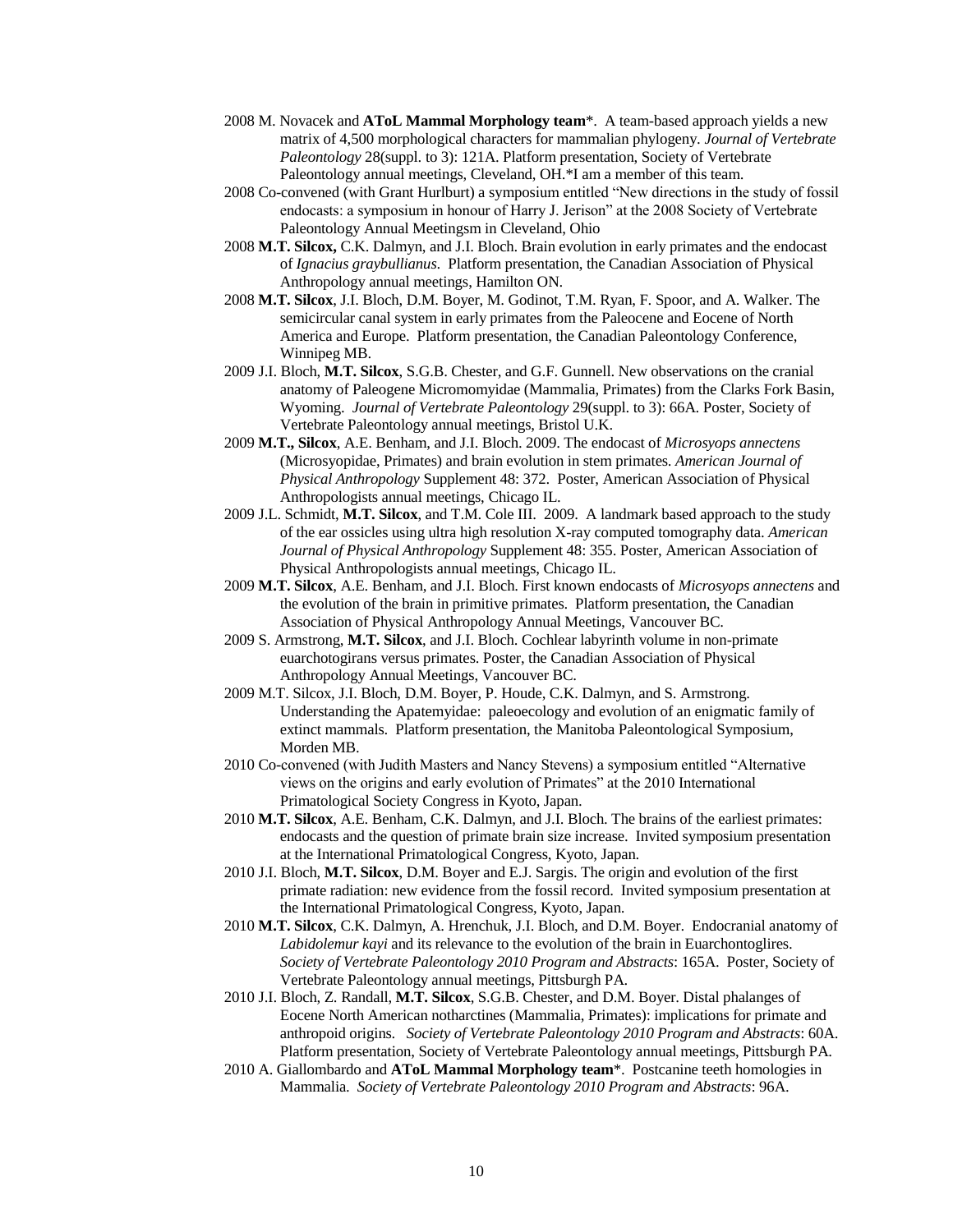Platform presentation, Society of Vertebrate Paleontology annual meetings, Pittsburgh PA.\*I am a member of this team.

- 2010 Y. Carter, Y., and **M.T. Silcox**. Auditory functional analysis: lessons from the primate auditory ossicles. *FASEB Journal* 24 (Meeting abstract supplement): 449.7. Poster, American Association of Anatomists meeting, Anaheim CA.
- 2011 S.G.B. Chester, J.I. Bloch, E. Sargis, **M.T. Silcox**, T.E. Williamson. Arboreality in palaechthonid plesiadapiforms (Mammalia, Primates): new evidence from a partial skeleton of early Paleocene *Torrejonia wilsoni*. *Society of Vertebrate Paleontology 2011 Program and Abstracts*: 87A. Platform presentation, Society of Vertebrate Paleontology annual meetings, Las Vegas NV.
- 2011 D.M. Boyer, **M.T. Silcox**, J.I. Bloch, M. Coleman, T. Dobrota. New skull and associated postcrania of *Ignacius graybullianus* (Mammalia, ?Primates) from the Eocene of Wyoming. *Society of Vertebrate Paleontology 2011 Program and Abstracts*: 76A. Poster, Society of Vertebrate Paleontology annual meetings, Las Vegas NV.
- 2011 **M.T. Silcox** and T.E. Williamson. Early Paleocene Primates from the San Juan Basin: new insights into the first chapters of primate evolution. Platform presentation, the Canadian Association of Physical Anthropology Annual Meetings, Montreal, QC.
- 2012 **M.T. Silcox,** S. López -Torres, J.I. Bloch. Understanding Early Primate Brain Evolution: progress and ongoing problems. Platform presentation, the Canadian Paleontology Conference, Toronto ON.
- 2012 **M.T. Silcox**, J.I. Bloch, G.F. Gunnell. Cranial anatomy of Paleogene Microsyopidae (Mammalia, Euarchonta) and its relevance to understanding euarchontan relationships. *Society of Vertebrate Paleontology 2012 Program and Abstracts*: 172. Poster at 2012 Society of Vertebrate Paleontology Meetings, Raleigh NC
- 2012 T.E. Williamson, **M.T. Silcox**. New discoveries of primates from the early Paleocene Nacimiento Formation (Torrejonian NALMA), San Juan Basin, New Mexico: a window on the first primate adaptive radiation. *Society of Vertebrate Paleontology 2012 Program and Abstracts*: 194. Platform presentation 2012 Society of Vertebrate Paleontology Meetings. , Raleigh NC
- 2012 C.L. Manz, J.I. Bloch, **M.T. Silcox**. Basicranial morphology of Paleogene Nyctitheriidae (Mammalia, Eulipotyphla?) and evidence for eulipotyphlan affinities. *Society of Vertebrate Paleontology 2012 Program and Abstracts*: 134. Platform presentation 2012 Society of Vertebrate Paleontology Meetings. , Raleigh NC
- 2012 H. Kristjanson, K. Prufrock, **M.T. Silcox**. Body mass and shearing quotients of Microsyopidae (Mammalia, Primates) from the Early Eocene, Bighorn Basin WY (Wasatchian, NALMA): paleoecological implications for diet. *Society of Vertebrate Paleontology 2012 Program and Abstracts*: 123-4. Poster at 2012 Society of Vertebrate Paleontology Meetings, Raleigh NC.
- 2012 S. López-Torres, **M.T. Silcox**, J.I. Bloch. Patterns of encephalization in the early evolution of Primates. *Society of Vertebrate Paleontology 2012 Program and Abstracts*: 130. Poster at 2012 Society of Vertebrate Paleontology Meetings, Raleigh NC
- 2012 V.A. Sadowska, I. Morrison, **M.T. Silcox**. Comparing impression materials for dental microwear analysis in a small fossil mammal. *Society of Vertebrate Paleontology 2012 Program and Abstracts*: 164. Platform presentation 2012 Society of Vertebrate Paleontology Meetings, Raleigh NC
- 2013 **M.T. Silcox**, S. López-Torres, J.I. Bloch, D.M. Boyer. Understanding early brain evolution in primates. Platform presentation, 10th International Congress of Vertebrate Morphology, Barcelona Spain.
- 2013 S. López-Torres**, M.T. Silcox**. Cladistic analysis of the European Paromomyidae (Primates, Mammalia). Poster presentation, 10th International Congress of Vertebrate Morphology, Barcelona Spain.
- 2013 O. Bertrand, M.T. Silcox. *Ischyromys typus* (Rodentia, Ischyromyidae) : encephalization quotient estimation and the ecological habits of early rodents. *Society of Vertebrate Paleontology 2013 Program and Abstracts*: 86. Poster at 2013 Society of Vertebrate Paleontology Meetings, Los Angeles CA.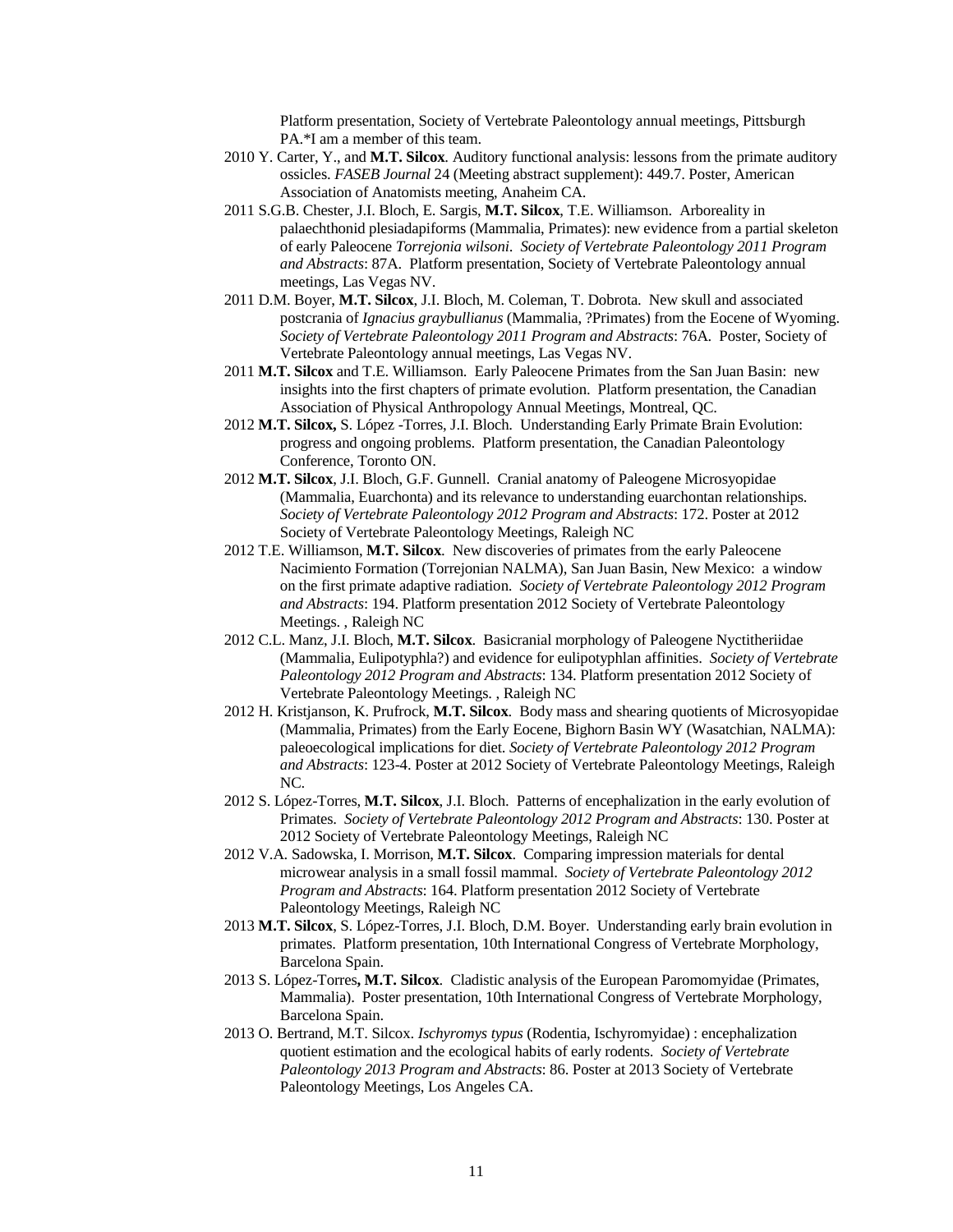- 2013 A. Harrington**, M.T. Silcox**, J.I. Bloch.. First virtual endocast of an Eocene North American adapiform primate. *Society of Vertebrate Paleontology 2013 Program and Abstracts*: 138- 9. Poster at 2013 Society of Vertebrate Paleontology Meetings, Los Angeles CA.
- 2013 S. López-Torres**, M.T. Silcox**. Phylogenetic relationships of the European Paromomyidae (Primates, Mammalia) and their biogeographic implications. *Society of Vertebrate Paleontology 2013 Program and Abstracts*: 164. Poster at 2013 Society of Vertebrate Paleontology Meetings, Los Angeles CA.
- 2013 K. Prufrock**, M.T. Silcox**. Phalangeriform models for the estimation of body mass in stem primates. *Society of Vertebrate Paleontology 2013 Program and Abstracts*: 194. Poster at 2013 Society of Vertebrate Paleontology Meetings, Los Angeles CA.
- 2013 O.C. Bertrand, **M.T. Silcox**. *Ischyromys typus* (Rodentia, Ischyromyidae): its relevance in understanding primate brain evolution. Poster presentation, Canadian Association of Physical Anthropology 41<sup>st</sup> Annual Meetings, Toronto ON.
- 2013 A. Long, J.I. Bloch, M.T. Silcox. Neocortical ratios in stem primates and their importance for understanding primate brain evolution. Poster presentation, Canadian Association of Physical Anthropology 41st Annual Meetings, Toronto ON.
- 2013 S. López-Torres, M.A. Schillaci, **M.T. Silcox**. Life history of the most complete fossil primate skeleton: exploring growth models for *Darwinius.* Platform presentation, Canadian Association of Physical Anthropology 41st Annual Meetings, Toronto ON.
- 2013 K. Prufrock, **M.T. Silcox**. Phalangeriform marsupials as models for the study of body mass in primitive primates. Poster presentation, Canadian Association of Physical Anthropology 41st Annual Meetings, Toronto ON.
- 2014 **M.T. Silcox**, J.I. Bloch. Getting back to basics: a virtual dissection of the cranium of *Microsyops annectens* using microCT. *The Paleontological Society Special Publications* 13: 174. Invited talk in a symposium at  $10<sup>th</sup>$  North American Paleontological Convention, Gainesville FL.
- 2014 A.R. Harrington, **M.T. Silcox**, J.I. Bloch. Reconstructing the virtual endocasts of two Eocene primates from high resolution X-ray computed tomography data. *The Paleontological Society Special Publications* 13: 175. Invited talk in a symposium at 10<sup>th</sup> North American Paleontological Convention, Gainesville FL.
- 2014 O.C. Bertrand, **M.T. Silcox**. *Ischyromys typus*: first virtual endocast of a fossil rodent. *The Paleontological Society Special Publications* 13: 175-6. Invited talk in a symposium at 10<sup>th</sup> North American Paleontological Convention, Gainesville FL.
- 2014 **M.T. Silcox**, J.I. Bloch. Virtual dissection of the cranium of *Microsyops annectens* (Mammalia, Euarchonta) using microCT data. Platform presentation, the Canadian Paleontology Conference, Montreal, QC.
- 2014 S. López-Torres**, M.T. Silcox**. The impact of fossils on likelihood estimates of the biogeographic origins of major primate clades. *Society of Vertebrate Paleontology 2014 Program and Abstracts*: 170. Poster at 2014 Society of Vertebrate Paleontology Meetings, Berlin, Germany.
- 2014. O. Bertrand, F. Amador-Mughal, **M.T. Silcox**. Virtual Endocast of *Paramys delicatus* (Rodentia, Ischyromyidae) and brain evolution in early rodents**.** *Society of Vertebrate Paleontology 2014 Program and Abstracts*: 91. Podium presentation at 2014 Society of Vertebrate Paleontology Meetings, Berlin, Germany.
- 2014. **M.T. Silcox**, K.D. Rose, A.E. Chew. Early Eocene microsyopine microsyopids (Mammalia, Primates) from the Southern Bighorn Basin, Wyoming: evidence for cladogenetic speciation and evolutionary response to climate change**.** *Society of Vertebrate Paleontology 2014 Program and Abstracts*: 230. Podium presentation at 2014 Society of Vertebrate Paleontology Meetings, Berlin, Germany.
- 2015 A. R. Harrington, **M.T. Silcox**, G.S. Yapuncich D.M. Boyer, J.I. Bloch. First virtual endocasts of North American adapiform primates. *American Journal of Physical Anthropology* 156, Issue Supplement S60: 159-160. Poster Presentation at 2015 American Association of Physical Anthropology Meetings, St. Louis MO.
- 2015 S. López-Torres, **M.T. Silcox**. The biogeographic origin of major primate clades. *American Journal of Physical Anthropology* 156, Issue Supplement S60: 206-207. Poster Presentation at 2015 American Association of Physical Anthropology Meetings, St. Louis MO.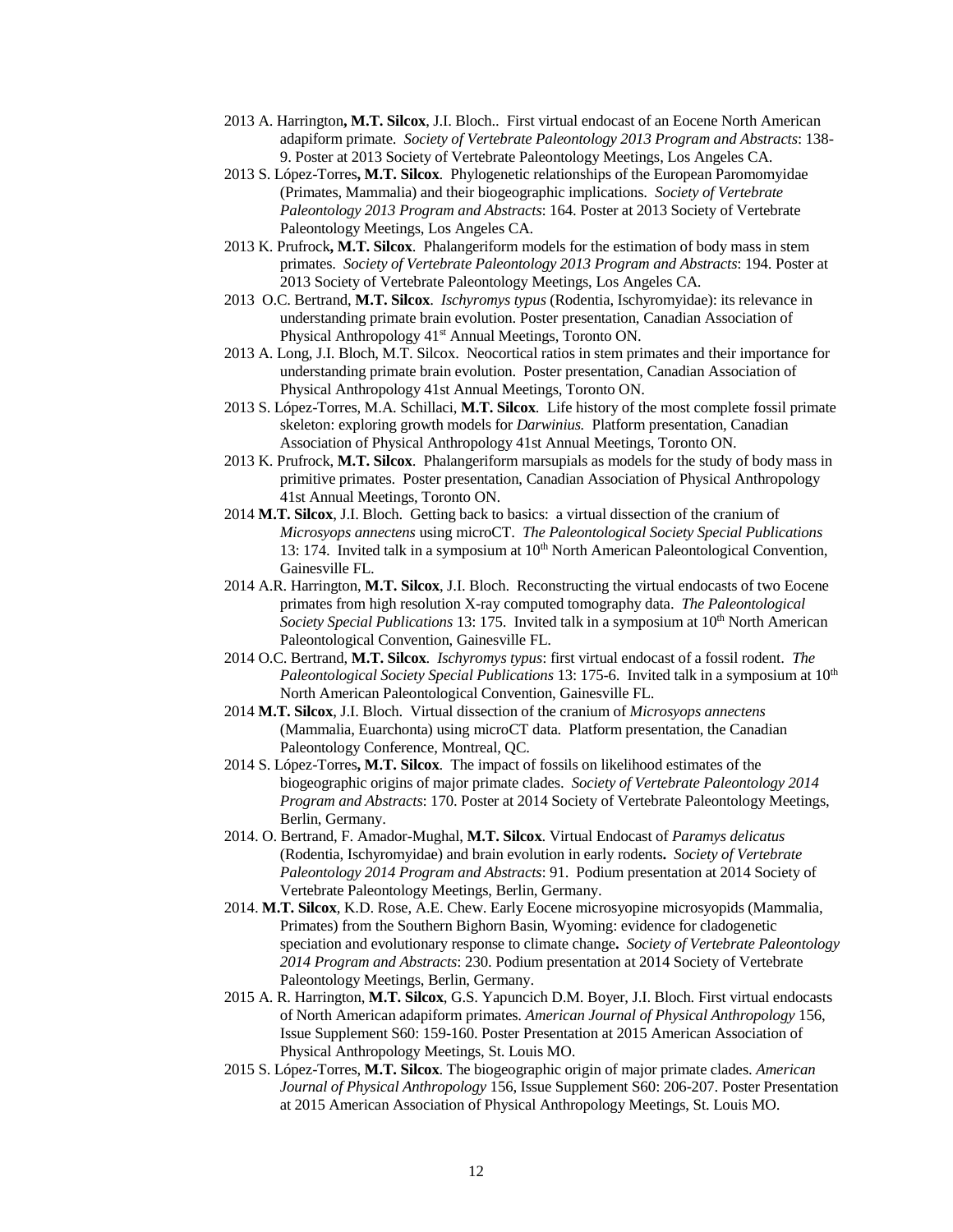- 2015 K.A. Prufrock , D.M. Boyer **M.T. Silcox**. The first major primate extinction: Testing competitive exclusion in the fossil record of North American stem primates using dental topography. *American Journal of Physical Anthropology* 156, Issue Supplement S60: 257- 8. Poster Presentation at 2015 American Association of Physical Anthropology Meetings, St. Louis MO.
- 2015 **M.T. Silcox**, K.D. Rose, A.E. Chew. Microsyopids from the Early Eocene of the Southern Bighorn Basin, Wyoming: evolutionary insights from the largest stratigraphically controlled sample of stem primates. *American Journal of Physical Anthropology*156, Issue Supplement S60: 288. Poster Presentation at 2015 American Association of Physical Anthropology Meetings, St. Louis MO.
- 2015 **M. T. Silcox**, R. Dunn, K. Kumar, R. Rana, A. Sahni, T. Smith, K. Rose. An exceptionally well preserved primate petrosal from the Early Eocene of India. *Society of Vertebrate Paleontology 2015 Program and Abstracts*: 213. Podium presentation at 2015 Society of Vertebrate Paleontology Meetings, Dallas, TX USA.
- 2015 S. López-Torres, P. Holroyd, **M. T. Silcox**. Re-analysis of omomyoid material from the middle Eocene of Southern California and the extinction of North American paromomyid plesiadapiforms. *Society of Vertebrate Paleontology 2015 Program and Abstracts*: 167. Podium presentation at 2015 Society of Vertebrate Paleontology Meetings, Dallas, TX USA.
- 2015 O. Bertrand, F. Amador-Mughal, **M.T. Silcox.** *Cedromus wilsoni* (Cedromurinae, Sciuridae): Oldest sciurid endocast and early brain evolution in squirrels. *Society of Vertebrate Paleontology 2015 Program and Abstracts*: 89. Poster presentation at 2015 Society of Vertebrate Paleontology Meetings, Dallas, TX USA.
- 2015 K.A. Prufrock, D.M. Boyer **M.T. Silcox**. Taking a bite out of the competition hypothesis: using dental topography to examine resource overlap between North American stem primates and rodents. *Society of Vertebrate Paleontology 2015 Program and Abstracts*: 199. Podium presentation at 2015 Society of Vertebrate Paleontology Meetings, Dallas, TX USA.
- 2015 P. Morse, **M.T. Silcox,** J.I. Bloch, D.M. Boyer. A new small species of *Arctodontomys* from the Paleocene-Eocene thermal maximum and the effects of global climate change on microsyopines. *Society of Vertebrate Paleontology 2015 Program and Abstracts*: 185. Podium presentation at 2015 Society of Vertebrate Paleontology Meetings, Dallas, TX USA.
- 2015 **M.T. Silcox**, R.H. Dunn, K. Kumar, R. Rana, A. Sahni, T. Smith, K.D. Rose. What can you do with an ear bone? Phylogenetic and functional inferences from an exceptionally wellpreserved Early Eocene primate petrosal (Cambay Shale Formation, India). Platform presentation, the Canadian Paleontology Conference, Winnipeg MB.
- 2016 R. Bhagat, O.C. Bertrand, **M.T. Silcox**. Locomotor reconstructions from semicircular canals in fossil rodents: the evolution of arboreality in squirrels. *Vertebrate Anatomy Morphology Palaeontology* 2: 11. Poster presentation at 2016 Canadian Society of Vertebrate Paleontology Meetings, Mississauga ON.
- 2016 S. López-Torres, **M.T. Silcox**. Paromomyids: early primates who like the cold? *Vertebrate Anatomy Morphology Palaeontology* 2: 38-19.Podium presentation at 2016 Canadian Society of Vertebrate Paleontology Meetings, Mississauga ON.
- 2016 C. White, J.I. Bloch, **M.T. Silcox**. Virtual endocast of late Paleocene *Niptomomys*  (Microsyopidae, Primates) and early primate brain evolution. *Society of Vertebrate Paleontology 2016 Program and Abstracts:* 248*.* Poster presentation at 2016 Society of Vertebrate Paleontology Meetings, Salt Lake City UT.
- 2016 S. López-Torres, K.A. Prufrock, K. Selig, **M.T. Silcox**. Dental topographic analysis of paromomyid (Plesiadapiformes, Primates) cheek teeth: more than 15 million years of changing surfaces and shifting ecologies. *Society of Vertebrate Paleontology 2016 Program and Abstracts:* 177*.* Podium presentation at 2016 Society of Vertebrate Paleontology Meetings, Salt Lake City UT.
- 2016 H. Kristjanson, **M.T. Silcox**, J. Perry. A new partial cranium of *Plesiadapis tricuspidens* and insights into plesiadapiform cranial anatomy. *Society of Vertebrate Paleontology 2016*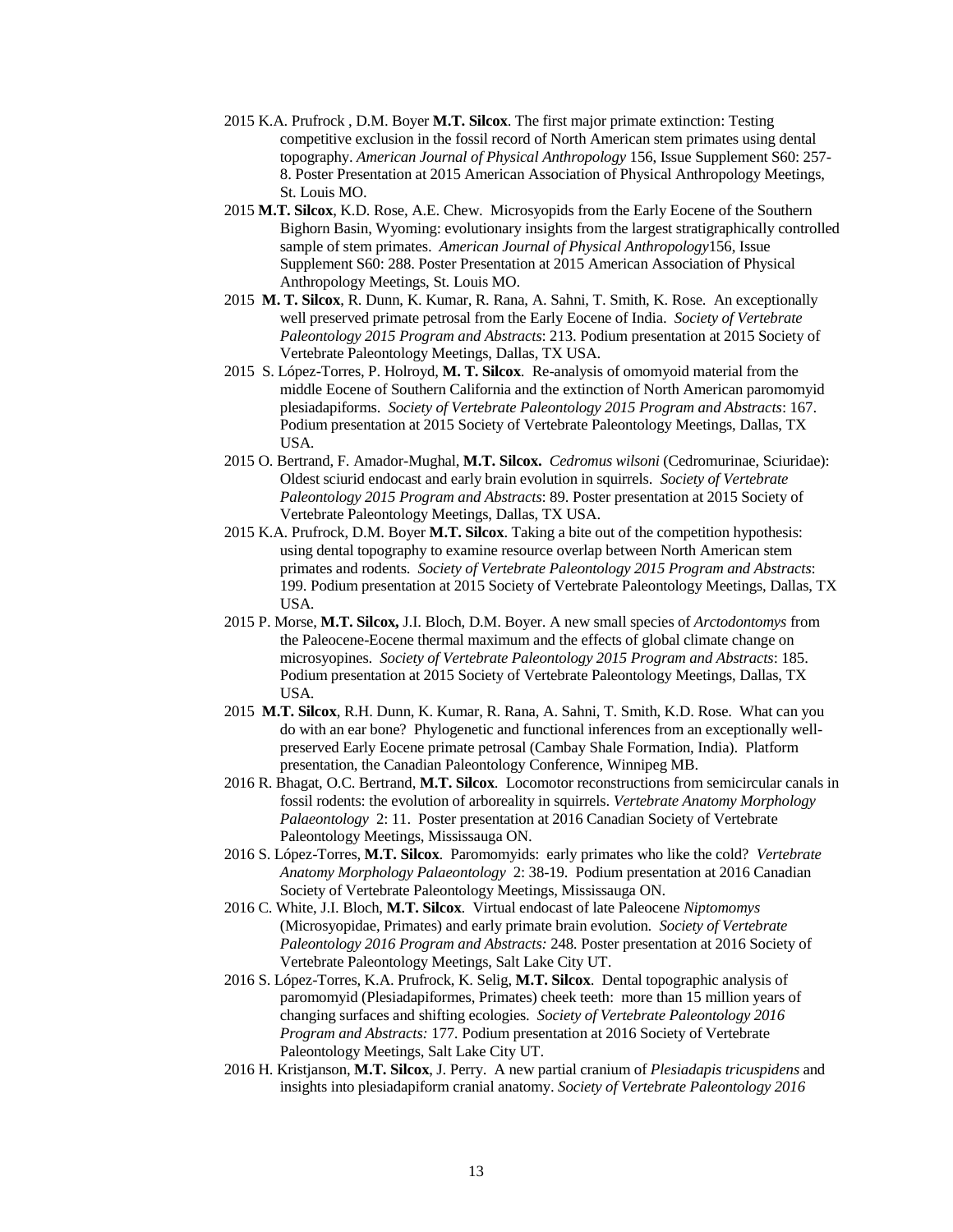*Program and Abstracts:* 169-170*.* Poster presentation at 2016 Society of Vertebrate Paleontology Meetings, Salt Lake City UT.

- 2017 **M.T. Silcox**, R. Rusen, J.I. Bloch. Endocranial anatomy of Late Paleocene (Clarkforkian NALMA) *Carpolestes simpsoni* (Plesiadapoidea, Primates) from the Bighorn Basin, Wyoming. *American Journal of Physical Anthropology* 162 (S64): 359. Poster Presentation at 2017American Association of Physical Anthropology Meetings, New Orleans LA, April 22, 2017.
- 2017 K.R. Selig, **M.T. Silcox**. First 3D dental topographic analysis of the enamel-dentine junction in non-primate euarchontans: investigating development, diet, and taxonomy. *American Journal of Physical Anthropology* 162 (S64): 353-4. Poster Presentation at 2017American Association of Physical Anthropology Meetings, New Orleans LA, April 20, 2017.
- 2017 S. López-Torres, K. R. Selig K.A. Prufrock, D. Lin, **M.T. Silcox.** Exploring taxonomic and dietary signals in Paromomyidae (Plesiadapiformes, Primates) using 3D dental topographic metrics. *American Journal of Physical Anthropology* 162 (S64): 266-7. Poster Presentation at 2017American Association of Physical Anthropology Meetings, New Orleans LA, April 22, 2017.
- 2017 O.C Bertrand, F. Amador-Mughal, M. Lang, **M.T. Silcox.** Virtual endocasts of early Aplodontoidea and Sciuridae: brain evolution and locomotion. *Society of Vertebrate Paleontology 2017 Program and Abstracts:* 80-81*.* Podium presentation at the 2017 Society of Vertebrate Paleontology Meetings, Calgary AB, August 26, 2017.
- 2017 R. Bhagat, O.C. Bertrand, **M.T. Silcox.** Locomotor behaviour reconstruction from the semicircular canals of early fossil rodents: insights into major evolutionary transitions from the inner ear. *Society of Vertebrate Paleontology 2017 Program and Abstracts:* 81*.* Poster presentation at the 2017 Society of Vertebrate Paleontology Meetings, Calgary AB, August 25, 2017.
- 2017 M. Lang, O.C. Bertrand, **M.T. Silcox**. Scaling patterns in rodent paraflocculi: impacts of locomotion and activity pattern. *Society of Vertebrate Paleontology 2017 Program and Abstracts:* 147*.* Poster presentation at the 2017 Society of Vertebrate Paleontology Meetings, Calgary AB, August 25, 2017.
- 2017 S. López-Torres, **M.T. Silcox**. The phylogenetic relationships of the Paromomyidae (Primates, Mammalia). *Society of Vertebrate Paleontology 2017 Program and Abstracts:* 153*.*  Podium presentation at the 2017 Society of Vertebrate Paleontology Meetings, Calgary AB, August 24, 2017.
- 2017 R. Bhagat, O.C. Bertrand, **M.T. Silcox.**Semicircular canal measurements and their use in reconstructing locomotor behavior of fossil rodents. Poster presentation at the Annual Conference of the Animal Behavior Society 2017, Scarborough ON, June 14, 2017.
- 2017 K.R. Selig, **M.T. Silcox.** Inferring diet in treeshrews (Scandentia) based on dental topographics. Poster presentation at the Annual Conference of the Animal Behavior Society 2017, Scarborough ON, June 14, 2017.
- 2017 M.S. Ramsay, K.R. Selig, **M.T. Silcox.** By the scan of our teeth: using dental topographic analysis to inform behavioural ecology. Poster presentation at the Annual Conference of the Animal Behavior Society 2017, Scarborough ON, June 14, 2017.
- 2017 S. López-Torres, **M.T. Silcox**. The success of paromomyids: the longest-lived, northernmost group of fossil primates. Podium presentation at the 2017 Polish Society for Human and Evolution Studies 4th Annual Conference, Krakow Poland, September 20, 2017
- 2017 K.R. Selig **M.T. Silcox.** First Analysis of Stem Primate Dental Pathology: insight into dietary shifts and the frequency of dental caries. Poster presentation at the Canadian Association of Physical Anthropology Annual Meeting, 2017, Edmonton AB, Thursday Oct. 26.
- 2017 O.C.Bertrand, F. Amador-Mughal, M. Lang, **M.T. Silcox.** First virtual endocasts of fossil Aplodontidae and their relevance in understanding the relationship between brain evolution and locomotion. Podium presentation at The Palaeontological Association Annual Meeting 2017, London England, December 19, 2017.
- 2018 M.M. Lang, O.C. Bertrand, **M.T. Silcox**. Scaling pattern of primate paraflocculi does not correlate with ecological factors (activity pattern and diet/foraging strategy). *American Journal of Physical Anthropology* 165 (S66): 152-3. Poster Presentation at 2018 American Association of Physical Anthropology Meetings, Austin TX, April 12.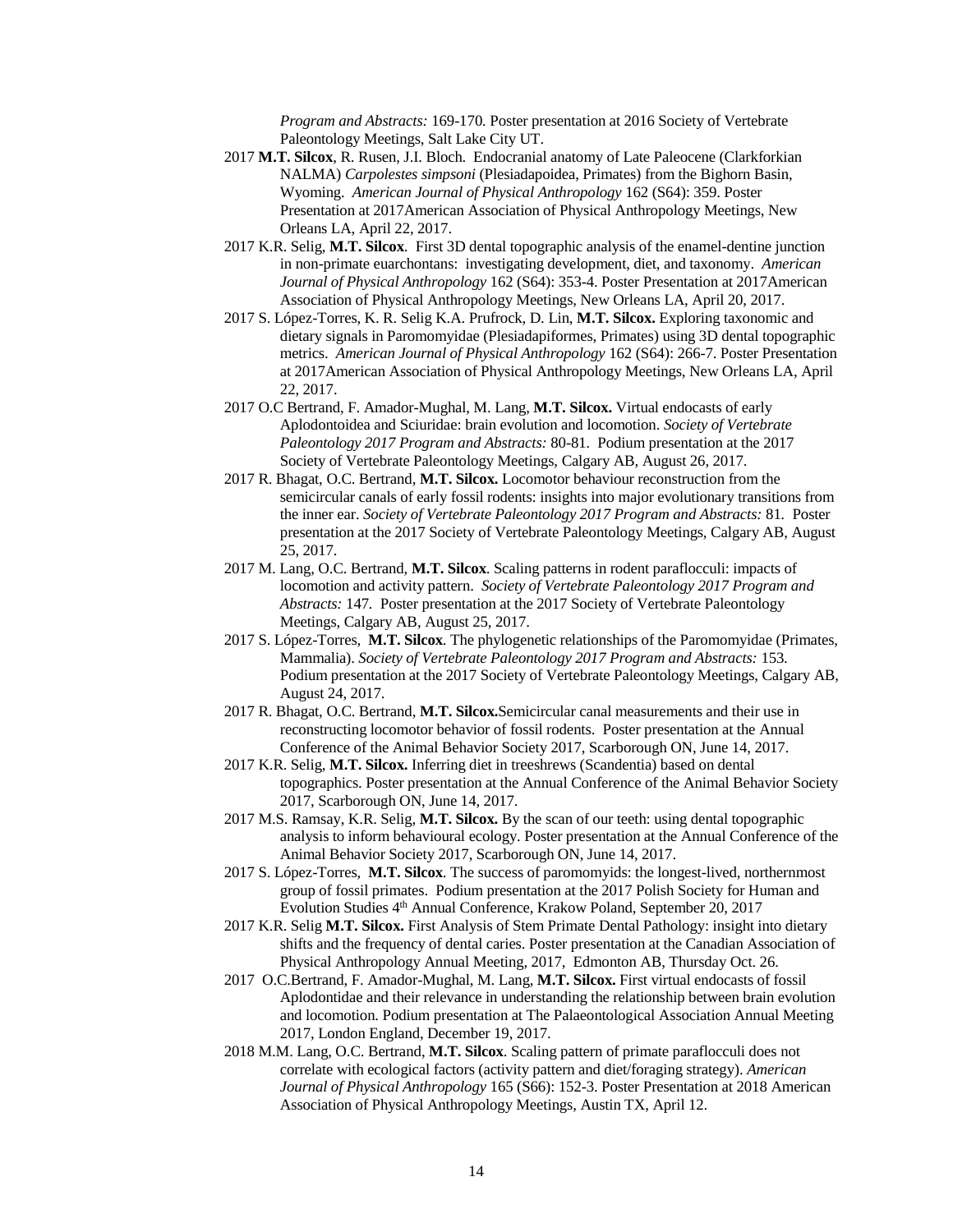- 2018 L. Nagendran, G.A. San Martin Flores, M.G.I. Atell, O.C. Bertrand, R. Bhagat, M.M. Lang, S. López-Torres, K.R. Selig, D.L. Ward, B. Viola, **M.T. Silcox**. New perspectives on cranial form in Euarchontoglires: A geometric morphometric study of primates and their kin. *American Journal of Physical Anthropology* 165 (S66): 186. Poster Presentation at 2018 American Association of Physical Anthropology Meetings, Austin TX, April 14.
- 2018 G.A. San Martin Flores, L. Nagendran, **M.T. Silcox**. Insights into the primitive brain of primates: Treeshrew cranial endocasts analyzed using geometric morphometrics. *American Journal of Physical Anthropology* 165 (S66): 238. Poster Presentation at 2018 American Association of Physical Anthropology Meetings, Austin TX, April 14.
- 2018 K.R. Selig, S. López-Torres, A. Hartstone-Rose, A.M. Burrows, **M.T. Silcox**. Differential Enamel Thickness in the Anterior Dentition as a Signal for Gouging Behavior. *American Journal of Physical Anthropology* 165 (S66): 249. Poster Presentation at 2018 American Association of Physical Anthropology Meetings, Austin TX, April 13.
- \*\*this poster was the recipient of a G.G. Turner II/Cambridge University Press (CUP) Student Poster Competition prize from the Dental Anthropology Association.
- 2018 D.L. Ward, K.L. Baab, T.B. Viola, **M.T. Silcox**. Using Unintentional Vault Modification to Evaluate Integration of the Bony Labyrinth and Cranium. *American Journal of Physical Anthropology* 165 (S66): 296-7. Poster Presentation at 2018 American Association of Physical Anthropology Meetings, Austin TX, April 13.
- \*\*this poster was the recipient of an AAA-AAPA Anatomy in Anthropology Student Award.
- 2018 O.C. Bertrand, **M.T. Silcox**. Endocranial shape variation within the squirrel-related clade and their fossil relatives using 3D geometric morphometrics: contributions of locomotion and phylogeny to brain shape. *Journal of Vertebrate Paleontology*, Program and Abstracts, 2018: 89. Podium presentation at the 2018 Society of Vertebrate Paleontology Meetings, Albuquerque NM, Oct. 20, 2018.
- 2018 R.Bhagat, **M.T. Silcox.** Evolution of early euprimate locomotor agility and hearing sensitivity: insights from the inner ear of *Cantius* sp. (Bighorn Basin, Wyoming, Early Eocene, Wasatchian NALMA). *Journal of Vertebrate Paleontology*, Program and Abstracts, 2018: 90. Poster presentation at the 2018 Society of Vertebrate Paleontology Meetings, Albuquerque NM, Oct. 19, 2018.
- 2018 M.M. Lang, O.C. Bertrand, **M.T. Silcox**. Scaling pattern of Euarchontoglires cerebellar petrosal lobules: impacts of locomotion and activity pattern. *Journal of Vertebrate Paleontology*, Program and Abstracts, 2018: 164. Poster presentation at the 2018 Society of Vertebrate Paleontology Meetings, Albuquerque NM, Oct. 17, 2018.
- 2018 L. Nagendran, A.E. Chew, K.D. Rose, T.M. Bown, **M.T. Silcox**. Unusual vertebrate assemblage from the McNeil Quarry of the Bighorn Basin, Wyoming (Willwood Formation, Early Eocene, Wasatchian NALMA). *Journal of Vertebrate Paleontology*, Program and Abstracts, 2018: 188. Poster presentation at the 2018 Society of Vertebrate Paleontology Meetings, Albuquerque NM, Oct. 17, 2018.
- 2018 G.A. San Martin Flores, L. Nagendren, **M.T. Silcox**. Geometric Morphometrics on treeshrew cranial endocasts: a comparative analysis of scandentian and plesiadapiform brain shapes. *Journal of Vertebrate Paleontology*, Program and Abstracts, 2018: 209. Poster presentation at the 2018 Society of Vertebrate Paleontology Meetings, Albuquerque NM, Oct. 19, 2018.
- 2018 E.J. Sargis, S.G.B. Chester, J.I. Bloch, **M.T. Silcox**, T.E. Williamson. Functional morphology of a remarkably complete skeleton of *Mixodectes pungens*: evidence for arboreality in an enigmatic eutherian from the Early Paleocene. *Journal of Vertebrate Paleontology*, Program and Abstracts, 2018: 210. Poster presentation at the 2018 Society of Vertebrate Paleontology Meetings, Albuquerque NM, Oct. 19, 2018.
- 2018 K.R. Selig, E.J. Sargis, S.G.B. Chester, **M.T. Silcox**. Three-Dimensional Geometric Morphometric Analysis of Treeshrew Lower Molars: dental morphology of the extinct *Prodendrogale yunnanica* (Scandentia, Tupaiidae). *Journal of Vertebrate Paleontology*, Program and Abstracts, 2018: 213. Poster presentation at the 2018 Society of Vertebrate Paleontology Meetings, Albuquerque NM, Oct. 19, 2018.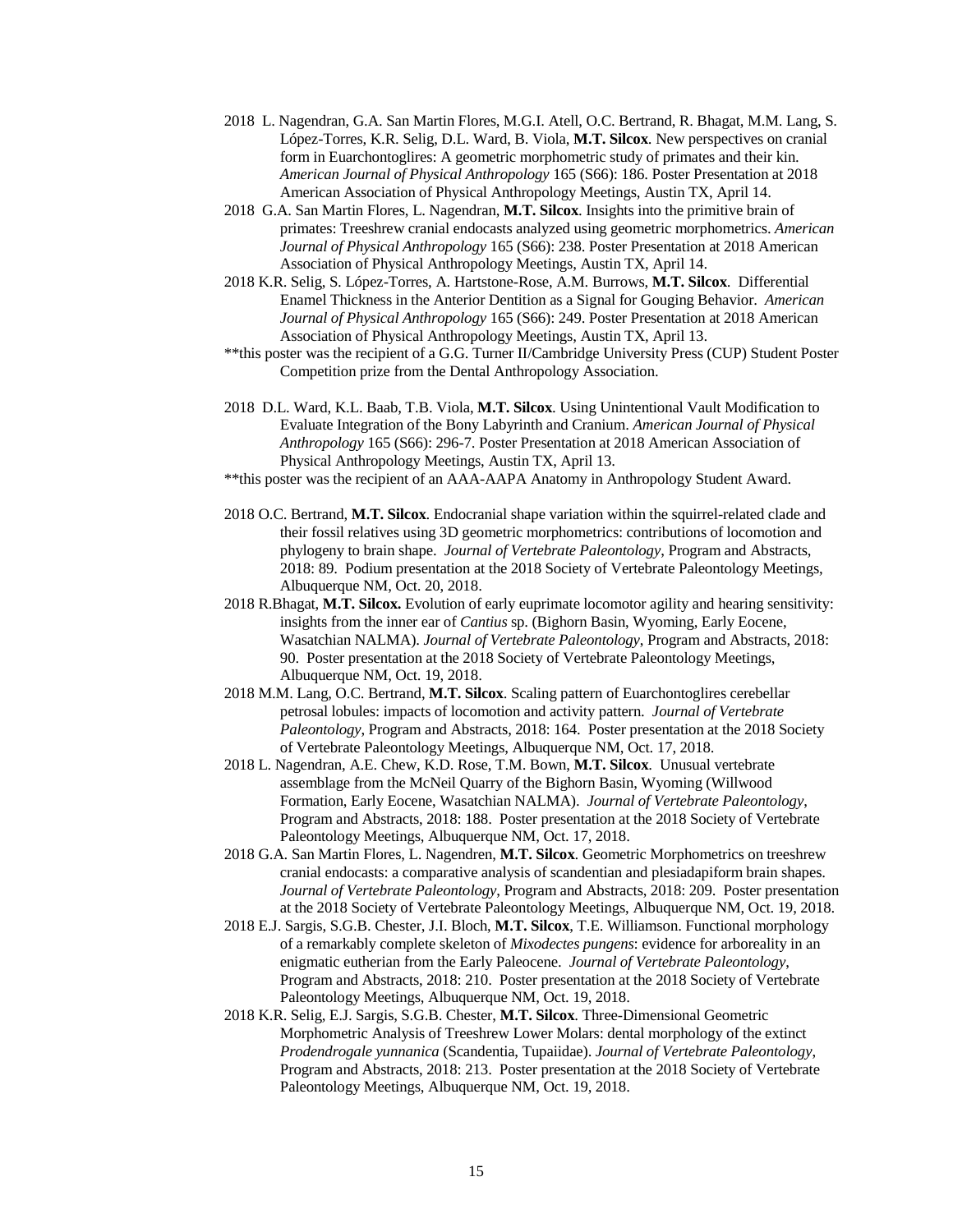- 2018 K.R. Selig, **M.T. Silcox**. Using Three-Dimensional Dental Topographic Analysis to Examine Dietary Change in an Early Group of Eocene Primates; the Microsyopine Microsyopids. Podium presentation at the Canadian Association of Physical Anthropology Annual Meeting, 2018, London ON, Nov. 2, 2018..
- 2018 D.L. Ward, **M.T. Silcox**, T.B. Viola. Challenges and Opportunities: bony labyrinth shape quantification. Podium presentation at the Canadian Association of Physical Anthropology Annual Meeting, 2018, London ON, Nov. 2, 2018..
- 2018 S. López-Torres, O.C. Bertrand, M.M. Lang, **M.T. Silcox**, Ł. Fostowicz-Frelik. First virtual endocast of a fossil rabbit: *Megalagus turgidus* (Lagomorpha, Mammalia) and brain evolution in euarchontoglirans. 1st Palaeontological Virtual Congress (online conference presentation)
- 2018 O. Bertrand, **M.T Silcox**. 3D Geometric Morphometric analysis of endocranial shape variation in the squirrel-related clade and their fossil relatives: contributions of locomotion and phylogeny to brain shape. Podium presentation at the 2019 The Palaeontological Association Annual Meeting, Bristol UK, Dec. 15, 2018.
- 2019 D.L. Ward, E. Pomeroy, J.E. Roy, L.T. Buck, J.T. Stock, **M.T. Silcox,** T.B. Viola. Bony labyrinth shape as a marker of prenatal stress and the maternal environment. 2019 Annual Meetings, *American Journal of Physical Anthropology* 168 (S68): 282. Poster Presentation at 2019 American Association of Physical Anthropology Meetings, Cleveland OH.
- 2019 K.R. Selig, M.S. Ramsay, **M.T. Silcox**. Investigating variation in euarchontan dental topography as a signal of dietary breadth. 2019 Annual Meetings, *American Journal of Physical Anthropology* 168 (S68): 224. Podium Presentation at 2019 American Association of Physical Anthropology Meetings, Cleveland OH.
- 2019 A. Burrows, A. Hartstone-Rose, L.T. Nash, **M.T. Silcox,** K.R. Selig, S. López-Torres. The uncertainty of the potto and exudate feeding in Lorisidae. 2019 Annual Meetings, *American Journal of Physical Anthropology* 168 (S68): 31-32. Podium Presentation at 2019 American Association of Physical Anthropology Meetings, Cleveland OH.
- 2019 A.M. Burrows, A Hartstone-Rose, L.T. Nash, **M.T. Silcox**, K.R. Selig, S. López-Torres.,Disappearing Enamel and Molars: The Evolution of a Dietary Niche Focused on Gums. *The FASEB Journal* 33 (supplement): 452.21. Poster presentation at American Association of Anatomists, Annual Meeting at Experimental Biology 2019.
- 2019 K.R. Selig, W. Khalid, **M.T. Silcox**. Complexity of the lower molar row is explained by the inhibitory cascade model and diet within Euarchonta. *Journal of Vertebrate Paleontology*, Program and Abstracts, 2019: 189. Podium presentation at the 2019 Society of Vertebrate Paleontology Meetings, Brisbane, Australia, Oct. 9, 2019.
- 2019 R. Allemand, J. Abdul-Sater, **M.T. Silcox**. Endocranial anatomical changes that accompany the loss of limbs in Squamates. *Journal of Vertebrate Paleontology*, Program and Abstracts, 2019: 53. Poster presentation at the 2019 Society of Vertebrate Paleontology Meetings, Brisbane, Australia, Oct. 12, 2019.
- 2019 S. López-Torres, R. Bhagat, M.T. Silcox, Ł. Fostowicz-Frelik First virtual reconstruction of the inner ear of a fossil rabbit: locomotor behaviour and hearing sensitivity of *Megalagus turgidus* (Early Oligocene of Nebraska). *Journal of Vertebrate Paleontology*, Program and Abstracts, 2019: 144. Poster presentation at the 2019 Society of Vertebrate Paleontology Meetings, Brisbane, Australia, Oct. 12, 2019.
- 2019 G.A. San Martin Flores, L. Nagendren, M.M. Lang, M.T. Silcox. Cranial endocasts of colugos, and their relevance to understanding the early phases of the evolution of the brain in Euarchonta and Primates. *Journal of Vertebrate Paleontology*, Program and Abstracts, 2019: 186. Poster presentation at the 2019 Society of Vertebrate Paleontology Meetings, Brisbane, Australia, Oct. 9, 2019.
- 2019 M.M. Lang, G.A. San Martin Flores, O. Bertrand, L. Nagendren, S. López-Torres, M.T. Silcox. Endocranial shape variation within Euarchontoglires using 3D Geometric Morphometrics. *Journal of Vertebrate Paleontology*, Program and Abstracts, 2019: 137. Podium presentation at the 2019 Society of Vertebrate Paleontology Meetings, Brisbane, Australia, Oct. 10, 2019.
- 2019 R.E. Narducci, V.B. DeLeon, M.T. Silcox, J.I. Bloch. Analaysis of endocranial shape variation in fossil and modern Xenarthrans using 3D geometric morphometrics. *Journal of*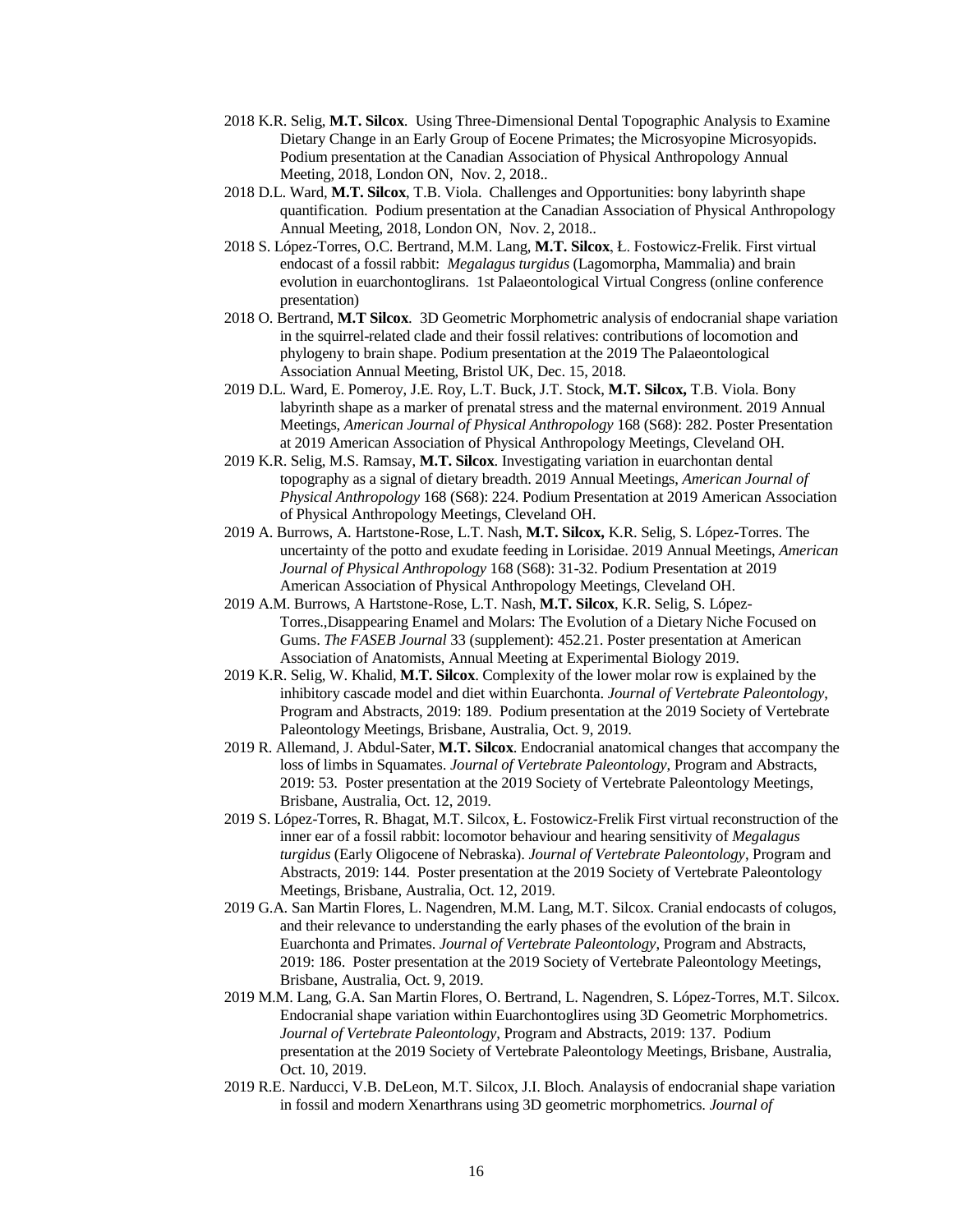*Vertebrate Paleontology*, Program and Abstracts, 2019: 158. Poster presentation at the 2019 Society of Vertebrate Paleontology Meetings, Brisbane, Australia, Oct. 9-12, 2019.

- 11. Invited Lectures
	- 1998 "Unusual assemblages of microvertebrates, including primates, from the Eocene Willwood Formation of Wyoming". State University of New York, Stony Brook, December.
	- 2006 "Primate Origins and the Fossil Record: Explaining the earliest phases in our evolution." University of Winnipeg, Brown Bag Lunch Series, November.
	- 2007 "Explaining Primate Origins." University of Calgary, Dept. of Biological Sciences, April 10.
	- 2008 "Brain Evolution in Early Primates." University of Saskatchewan, Dept. of Geological Sciences, November.

2008 "Brain Evolution in Early Primates." University of Winnipeg, Dept. of Biology, March.

- 2010 "Turkana Boy: A *Homo erectus* skeleton and its significance for the study of the human evolution." University of Winnipeg, Darwin Day Celebration, February 12.
- 2010 "The Fossil Record for Primate Origins: where do we go from here?" University of Toronto Anthropology Department Colloquium Series, November 29<sup>th</sup>.
- 2011 "The Fossil Evidence for Primate Origins." University of Toronto Mississauga Biology Department, February 4<sup>th</sup>.
- 2011 "North American Primates." University Lecture Series (Department of Continuing Education), University of Toronto, ON. Oakville Engineers Convention Centre, March 16th.
- 2013 "Putting Primates in the Tree of Life" University of Toronto Scarborough Biology Seminar Series, March 15.
- 2014 "Why fossils matter: understanding the early evolution of the brain in Primates" University of Toronto Scarborough Celebration of Research Excellence, October 29.
- 2015 "Brains! Understanding the early evolution of the brain in primates and their kin using the fossil record." University of Winnipeg Biology Seminar Series, Oct. 30.
- 2016 "Building a Primate Brain." University of Calgary, Anthropology and Archaeology departmental seminar, Feb. 9.
- 2016 "Why so big? Understanding the Early Evolution of the Brain in Primates and their Relatives Using the Fossil Record" Royal Tyrrell Museum (Drumheller, AB) Speaker Series, Feb. 12.
- 2016 "Brain evolution in early primates and other euarchontoglirans: what do we know, and where do we go?" Duke University, Evolutionary Anthropology seminar, March 9th
- 2016 "The fossil evidence for the evolution of the brain in Euarchontoglires". Johns Hopkins University, Functional Anatomy and Evolution Seminar, April 22nd
- 2019 "Fossil evidence for brain evolution in early Primates and their kin: moving from form to function", German Primate Centre, Göttingen Germany, May 16, 2019
- 2019 "Fossil evidence for brain evolution in early Primates and their kin: moving from form to function" Polish Academy of Sciences, Warsaw Poland, May 20, 2019

#### D. **LIST OF COURSES** (in preceding 5 years)

I had major responsibility for design of the course in all cases.

12. A. Undergraduate courses taught

University of Toronto ANTA01H3, Introduction to Anthropology: Becoming Human ANTC16H3, The Foundation and Theory of Human Origins ANTC17H3, Human Origins: New Discoveries ANTC99H3, Primate Evolution ANTD99H3, Advanced Topics in Primate Evolution ANTC03: Directed Reading Course (various topics) ANTD31, D32: Individual research course (various topics)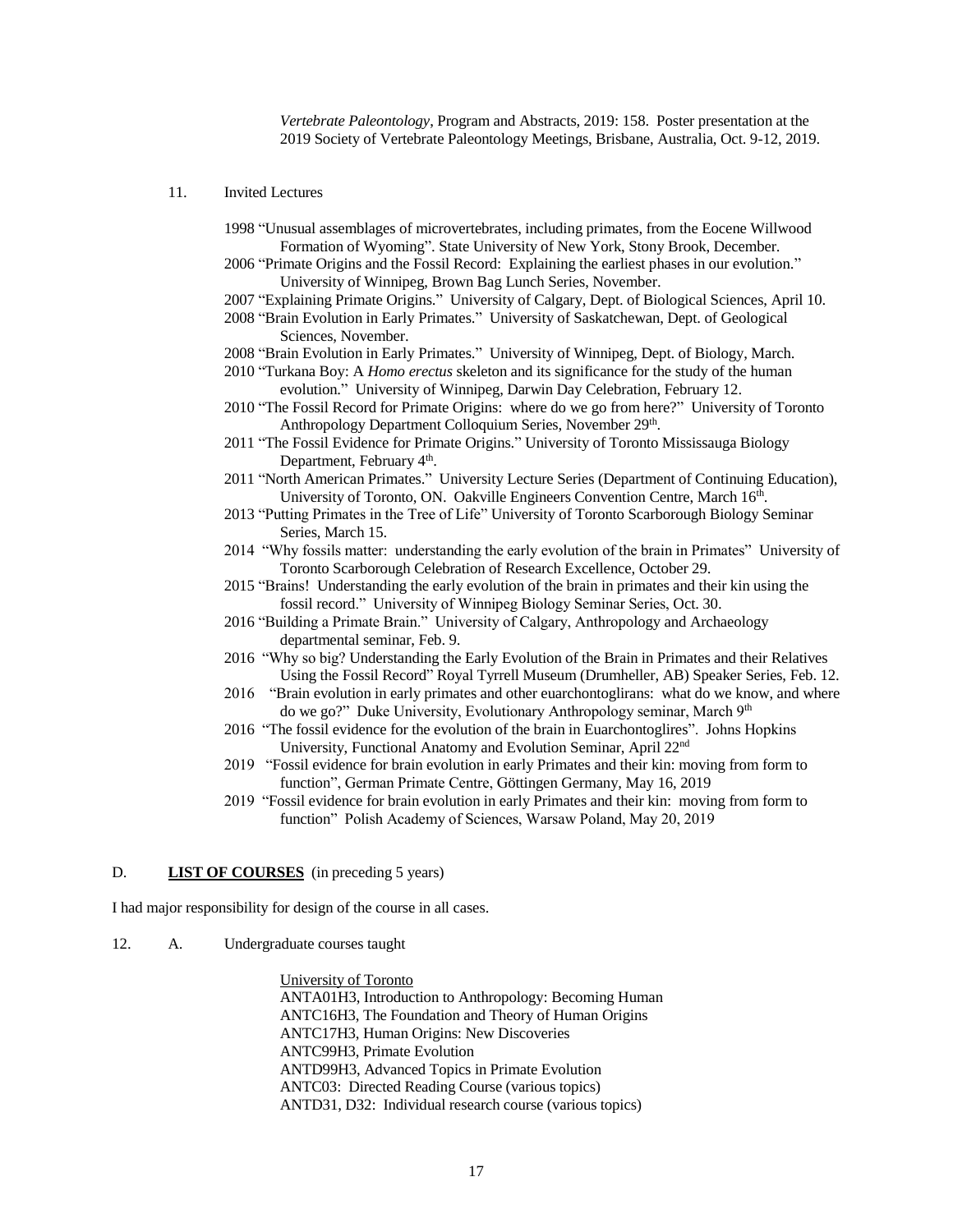ANT499, Independent Study (various topics)

B. Graduate courses taught

University of Toronto

ANT3045HS, Advanced Topics in Non-Human Primate Evolution ANT3046HS, Paleoecology in Primate and Human Evolution ANT3047HS, Evolutionary Anthropology Theory ANT1155H, Independent reading course (various topics)

#### C. Theses supervised.

Masters Students:

- Waqqas Khalid, "Dietary reconstruction of Mixodectidae", 2019-present (in progress), primary supervisor, U of T Dept. of Anthropology
- Adam Long, "The Neocortex in Primitive Primates", completed MSc 2013, primary supervisor, U of T Dept. of Anthropology 2011-2013
- Kristen Prufrock, "The first major primate extinction: testing competitive exclusion in the fossil record of North American stem primates using dental topography", completed MSc 2014, primary supervisor, U of T Dept. of Anthropology 2012-2014
- Rachel Rusen, "The endocranial anatomy of *Carpolestes simpsoni*", completed MSc 2015, primary supervisor, U of T, Dept. of Anthropology 2013-2015
- Chelsea Makowski, "The endocranial anatomy of *Niptomomys*", completed MSc 2016, primary supervisor, U of T, Dept. of Anthropology 2014-2016
- Keegan Selig, "First 3D dental topographic analysis of the enamel-dentine junction in non-primate euarchontans: investigating development, diet, and taxonomy", completed MA 2017, primary supervisor, U of T, Dept. of Anthropology 2016-2017
- Madlen Lang, "Scaling Patterns in the Petrosal Lobules of Superorder Euarchontoglires according to Ecological and Phylogenetic factors", completed MSc 2018, primary supervisor, U of T, Dept. of Anthropology.
- Lavania Nagendran "Unusual Vertebrate Assemblage from the McNeil Quarry of the Bighorn Basin, Wyoming (Willwood Formation, early Eocene, Wasatchian NALMA)", completed MSc 2018, primary supervisor, U of T, Dept. of Anthropology.
- Raj Bhagat " Turning the semicircular canal morphospace of Euarchontoglires on its ears: Shape variation reflects phylogeny over other factors", completed MSc 2019, primary supervisor, U of T, Dept. of Anthropology.
- Gabriela San Martin Flores, " Insights into the Earliest Primates' Brains: 3-D geometric morphometric analysis of endocranial shape variation of scandentian endocasts", completed MSc 2019, primary supervisor, U of T, Dept. of Anthropology.

#### Doctoral Students:

- Keegan Selig, "The Use of Three-Dimensional Dental Topographic Analysis in the Examination of Primate Evolution, Dietary Change, Intraspecific Variation, and Development", 2016 present (in progress), primary supervisor, U of T, Dept. of Anthropology
- Devin Ward, "Intraspecific Variation in the Bony Labyrinth", 2016-present (in progress), cosupervisor (with T.B. Viola), U of T, Dept. of Anthropology
- Madlen Lang, topic TBA, 2019-present (in progress), U of T, Dept. of Anthropology
- Ornella Bertrand, "Virtual Endocasts for Ischyromyidae and Sciuridae: Brain Evolution in Rodentia and a Deeper Understanding of the Ancestral Condition for the Brain of Euarchontoglires", completed 2016, primary supervisor, U of T Dept. of Anthropology 2012-2016
- Sergi López-Torres, "The Paromomyidae (Primates, Mammalia): Systematics, Evolution, and Ecology", completed 2017, primary supervisor, U of T Dept. of Anthropology 2011-2017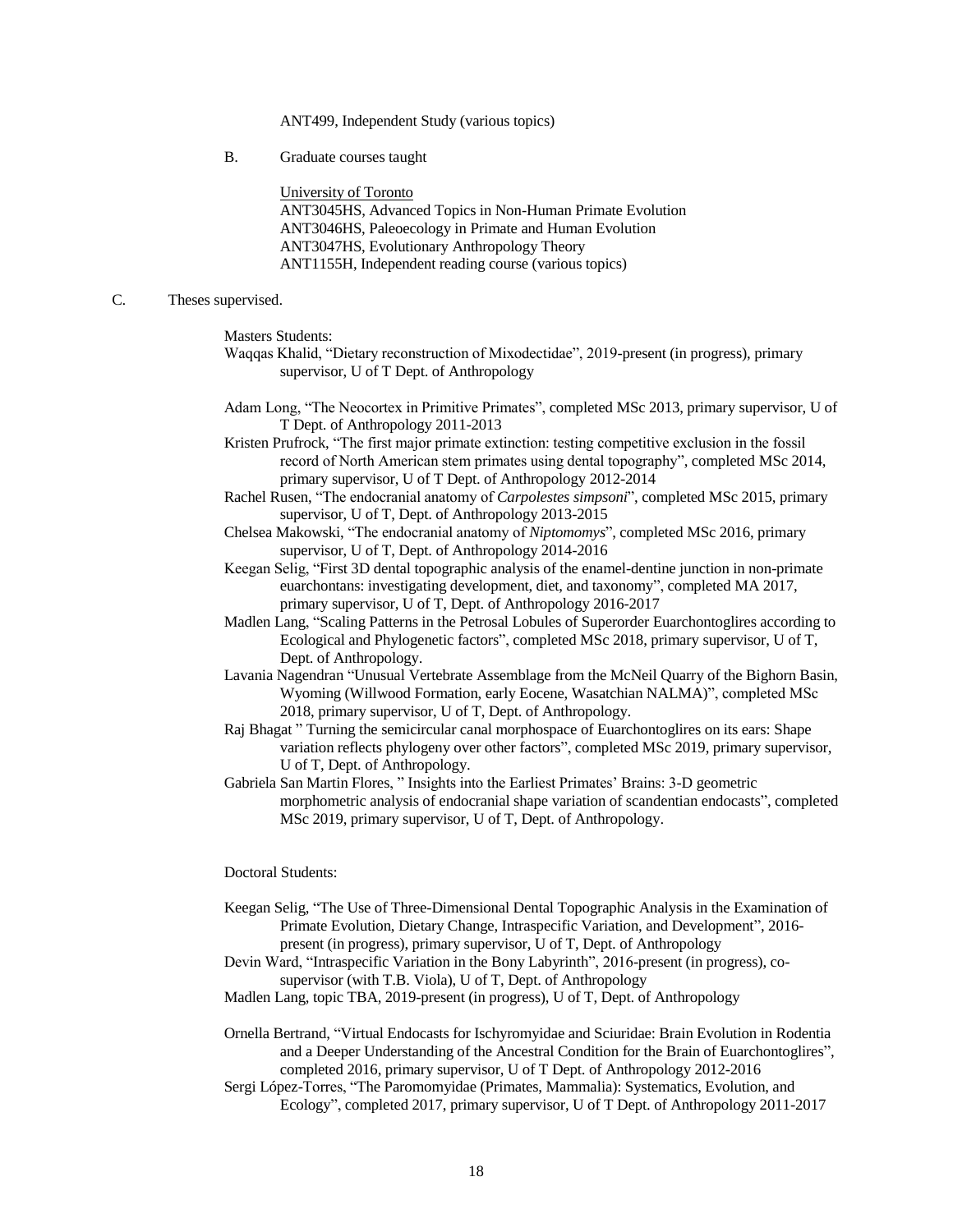Amber Walker-Bolton, "Male Mating Success in *Lemur catta*", completed 2017, primary supervisor, U of T Dept. of Anthropology 2014-2017 (took over as primary supervisor in Sept. 2014 when Dr. Joyce Parga left U of T)

Postdoctoral Fellows:

Ornella Bertrand October 2017-August 2018

Rémi Allemand January 2019-June 2020

#### D. Other teaching and lectures given (in preceding 5 years)

Teaching grants awarded

- 2014 University of Toronto Scarborough Teaching Enhancement Grant (CAN\$4814) "An introduction to curatorial practice: building a database and visual archive for the Anthropology teaching collections"
- 2012 University of Toronto Scarborough Teaching Equipment Grant (Can\$1535) "Disarticulated cast of a human skeleton for ANTA01"
- 2011 University of Toronto Scarborough Teaching Equipment Grant (Can\$1970) "Stereo dissecting microscopes for the Anthropology lab"

Graduate committee memberships

2018-present, Member MSc committee, Kayla Bazzana, Robert Reisz (Advisor), Department of Ecology and Evolutionary Biology, University of Toronto.

- 2017-present, Member, PhD committee, Andrew Holmes, David Begun (Advisor), Department of Anthropology, University of Toronto. Interim supervisor 2017-8.
- 2016-present, Member, PhD committee, Ashley Reynolds, David Evans (Advisor), Department of Ecology and Evolution, University of Toronto
- 2011-present (on leave), Member, PhD committee, Amber MacKenzie, David Begun (Advisor), Department of Anthropology, University of Toronto
- 2019 (completed), Member of examining committee, MSc Thesis Defense, Allen Chochinov, Marc Laflamme (advisor), Department of Earth Sciences, University of Toronto.
- 2019 (completed), Member, PhD committee, Kathy Pitirri, David Begun (advisor), Department of Anthropology, University of Toronto
- 2018 (completed), Member PhD committee, Ellen Fricano, Valerie Burke Deleon (advisor), Centre for Functional Anatomy and Evolution, Johns Hopkins University
- 2018 (completed) Member of examining committee, PhD Thesis Defense, Mateusz Wosik, David Evans (advisor), Department of Ecology and Evolution, University of Toronto
- 2018 (completed) Member, PhD committee, Amy Beresheim, Susan Pfeiffer (advisor), Department of Anthropology, University of Toronto
- 2017 (completed) Member of examining committee, PhD Thesis Defense, Laura Eastham, David Begun (advisor), Department of Anthropology, University of Toronto
- 2017 (completed) Member, PhD committee, Dejana Nikitovic, Michael Schillaci (advisor), Department of Anthropology, University of Toronto
- 2017 (completed) Member of examining committee, PhD Thesis Defense, Michael Reid, Michael Schillaci (advisor), Department of Anthropology, University of Toronto
- 2017 (completed) Member of examining committee, PhD Thesis Defense, Mark MacDougall, Robert Reisz (Advisor), Department of Ecology and Evolution, University of Toronto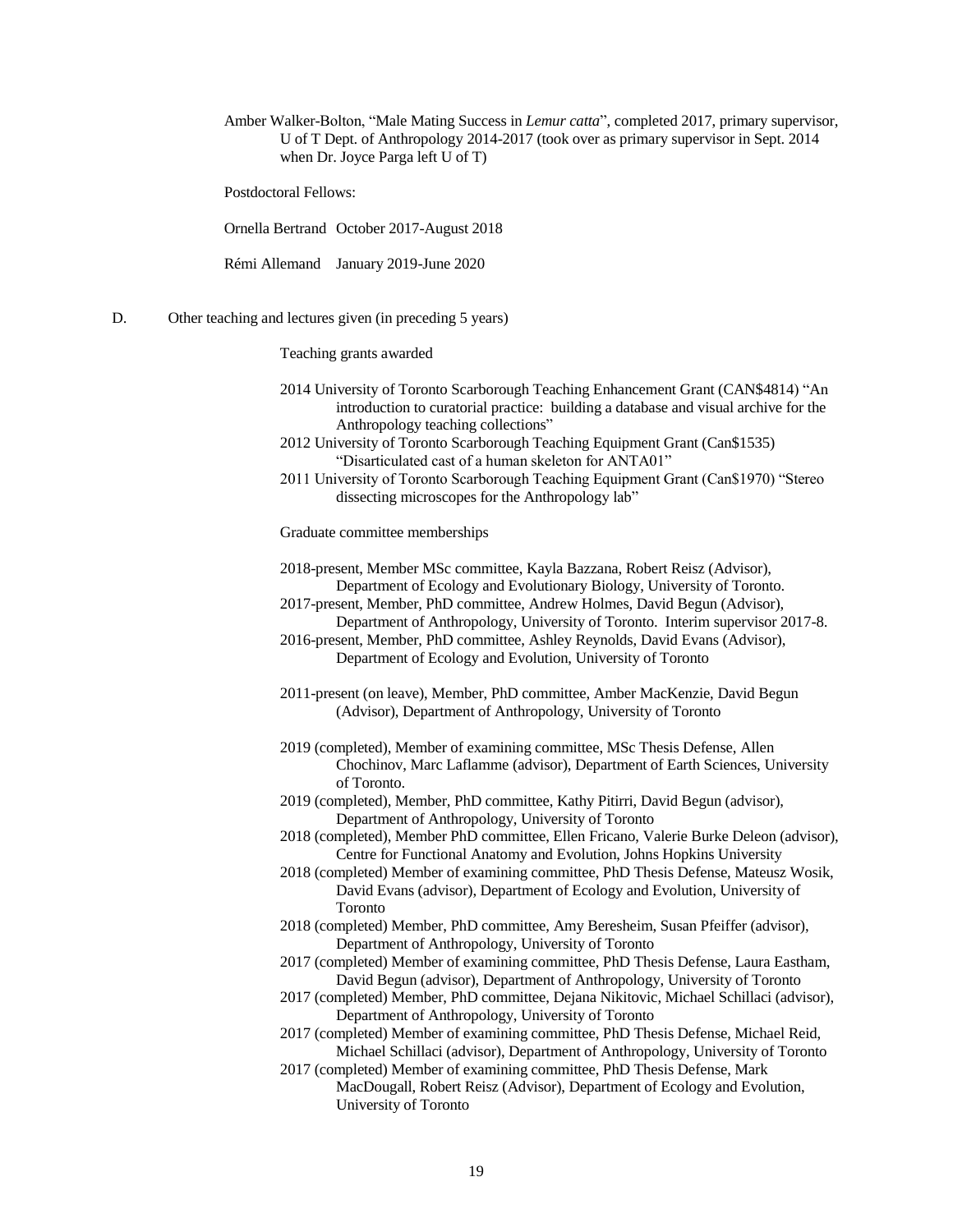| 2016 (completed) Member, PhD committee, Erica Tennenhouse, Michael Schillaci            |  |
|-----------------------------------------------------------------------------------------|--|
| (advisor), Department of Anthropology, University of Toronto                            |  |
| 2016 (completed) Member of examining committee, PhD Thesis Defense, Mike Reid,          |  |
| Michael Schillaci (Advisor), Department of Anthropology, University of Toronto.         |  |
| 2016 (completed), Member, PhD committee, Melissa Edwards, Esteban Parra (advisor),      |  |
| Department of Anthropology, University of Toronto                                       |  |
| 2016 (completed), External examiner, PhD committee, Rui Tahara, Hans Larsson (advisor), |  |
| Department of Biology, McGill University                                                |  |
| 2016 (completed), Member, MSc committee, Eilidh Richards, Robert Reisz (Advisor),       |  |
| Department of Ecology and Evolution, University of Toronto                              |  |
| 2015 (completed) Member, PhD committee, Sarah Richer, Rob Hoppa (advisor),              |  |
| Department of Anthropology, University of Manitoba                                      |  |
| 2015 (completed) Member of examining committee, PhD Thesis Defense, Jared Heinrich,     |  |
| Susan Pfeiffer (Advisor), Department of Anthropology, University of Toronto             |  |
| 2014 (completed) Member, PhD committee, Kim Valenta, Shawn Lehman (advisor),            |  |
| Department of Anthropology, University of Toronto                                       |  |
| 2014 (completed) Member, PhD committee, Julia Gamble, Rob Hoppa (advisor),              |  |
| Department of Anthropology, University of Manitoba                                      |  |
| 2014 (completed) Reader, Master's Research Project, Elijah Selberg, David Begun         |  |
| (advisor), Department of Anthropology, University of Toronto                            |  |
| 2013 (completed) Member of examining committee, PhD Thesis Defense, Stephanie           |  |
| Kozakowski, David Begun (Advisor), Department of Anthropology, University of            |  |
| Toronto                                                                                 |  |
| 2013 (completed) Member of examining committee, PhD Thesis Defense, Nic Campione,       |  |
| David Evans and Robert Reisz (Co-advisors), Department of Ecology and                   |  |
| Evolution, University of Toronto                                                        |  |
| 2013 (completed) Member of examining committee, PhD Thesis Defense, Caleb Brown,        |  |
| David Evans and Robert Reisz (Co-advisors), Department of Ecology and                   |  |
| Evolution, University of Toronto                                                        |  |
| 2013 (completed) Member of examining committee, MSc Thesis Defense, Collin Van          |  |
| Buren, David Evans (Advisor), Department of Ecology and Evolution, University           |  |
| of Toronto                                                                              |  |
| 2010 (completed) Reader, Master's Research Project, Laura Adlam, David Begun            |  |
| (advisor), Department of Anthropology, University of Toronto                            |  |

2010 (completed) Member, PhD committee, Amanda Blackburn, Rob Hoppa (advisor), Department of Anthropology, University of Manitoba

2009 (completed) Member, MA committee, Yasmin Carter, Rob Hoppa (advisor), Department of Anthropology, University of Manitoba

2009 (completed) Member, MA committee, Jenn Morgan, Rob Hoppa (advisor), Department of Anthropology, University of Manitoba

### E. **ADMINISTRATIVE POSITIONS**

(indicate period of service and function)

13. A. Positions held and service on committees and organizations within the University.

University of Toronto

2016-2020 Vice Dean Graduate, UTSC

2019-20 Member, Graduate Professionalization and Advancement Committee, Graduate Dept. of Anthropology Member, Curriculum and Calendar Committee, UTSC Dept. of Anthropology Member, PTR Committee, UTSC Dept. of Anthropology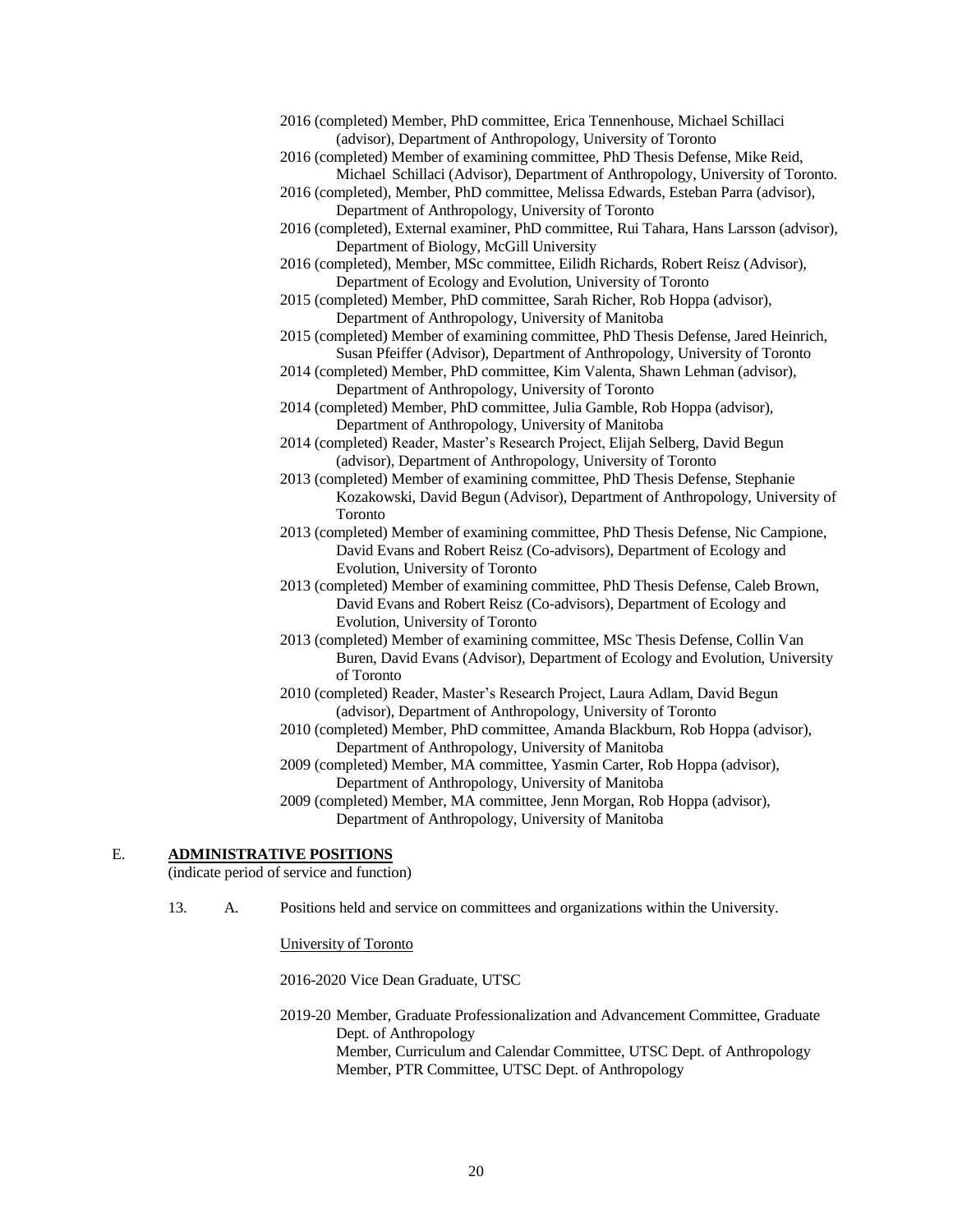- 2018-19 Co-Chair, Graduate Professionalization Committee, Graduate Dept. of Anthropology UTSC Anthropology department representative on space Member, search committee for Executive Director of Communications, UTSC Chair, Interim Review Committee, Julie Teichroeb Member, tenure committees for Genevieve Dewar, Diana Fu, Katie Kilroy-Marac 2017-18 Member, Graduate Professionalization Committee, Dept. of Anthropology Member, tenure committee, Ron Shalev, Management Dept. UTSC
	- UTSC Anthropology department representative on space Member, search committee for Dean of SGS
- 2016-17 Member, selection committee for acting chair, Dept. of Anthropology UTSC Member, Tri-Campus Awards Committee, Department of Anthropology Member, interim review committee, Lena Mortenson Chair, interim review committee, Genevieve Dewar
- 2014-15 Acting Associate Chair, UTSC Dept. of Anthropology (Fall term, 2014) Member and Chair (from Jan. 2015), Anthropology Department Colloquium Committee
	- Member, Academic Affairs Committee, UTSC
	- Member, Primate Behaviour search committee, UTSC
	- Member, Evolutionary Anthropology search committee, St. George Dept. of Anthropology
	- Member, 3<sup>rd</sup> year review committee for D. Young
	- Member, Graduate Admissions committee (for PhD Applicants)
- 2013-2015 Faculty Sponsor for "Got Anthropology" talk series
- 2013-2014 Chair, Tri-Campus Awards Committee, Department of Anthropology; Member, Geography search committee in Comparative City Studies; Member, internal teaching tenure review committee for G. Daswani Member, Anthropology Department Curriculum Committee
	- Member, 3rd year review committee for B. Dahl
- 2012-2013 Member, Bioarchaeology search committee, Member, UTSC Anthropology PTR committee Member, Anthropology Department Colloquium Committee
- 2011 (Jan.)-2012 Member, Anthropology Department Graduate Fellowships and Awards **Committee**
- University of Winnipeg
- 2009-2010 Acting Chair, Department of Anthropology
	- Chair, Anthropology Department Personnel Committee
	- Member, Anthropology Department Review, Research and Ethics, Laboratories, Visiting Lectures, Budget, and Curriculum Committees
	- Member, Senate, Science Council, Search Committee for Vice President Academic
- 2007-2008 Co-ordinator, Bioanthropology Program

Member, Science Council, Senate

- 2006-2008 Chair, Anthropology Department Personnel Committee
	- Member, Anthropology Department Review, Research and Ethics, Laboratories, Visiting Lectures, and Curriculum Committees
	- Member, Senate, Senate Executive, Senate Advisory Sub-committee on the Library, Senate Library Committee, NSERC Committee, Faculty and Staff Club Board
- 2005-2006 Chair, Anthropology Department Review, and Research and Ethics Committees Member, Anthropology Department Personnel, Laboratories, Visiting Lectures, and Curriculum Committees Member, Senate, Senate Advisory Sub-committee on the Library, Senate Library Committee, NSERC Committee, Faculty and Staff Club Board